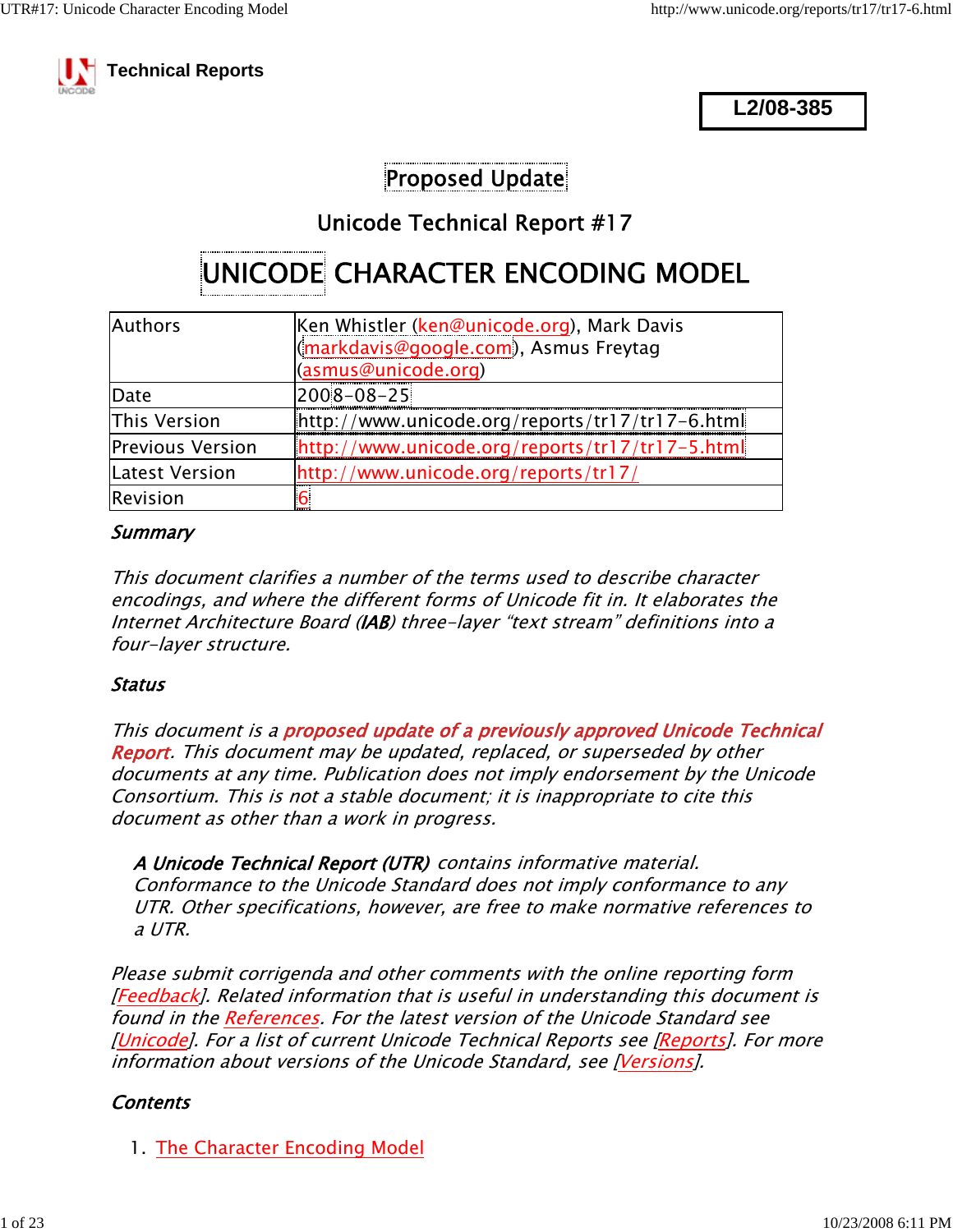- 2. <u>Abstract Character Repertoire</u>
	- 2.1 Versioning
	- 2.2 Characters versus Glyphs
	- 2.3 Compatibility Characters
	- 2.4 Subsets
- 3. <u>Coded Character Set (CCS)</u>
	- 3.1 Character Naming
	- 3.2 Code Spaces
- 4. Character Encoding Form (CEF)
- 5. <u>Character Encoding Scheme (CES)</u> 5.1 Byte Order
- 6. Character Maps
- 7. Transfer Encoding Syntax
- 8. <u>Data Types and API Binding</u> 8.1 Strings
- 9. Definitions and Acronyms References Acknowledgements **Modifications**

# 1 The Character Encoding Model

This report describes a model for the structure of character encodings. The Unicode Character Encoding Model places the Unicode Standard in the context of other character encodings of all types, as well as existing models such as the character architecture promoted by the Internet Architecture Board (IAB) for use on the internet, or the Character Data Representation Architecture [CDRA] defined by IBM for organizing and cataloging its own vendor-specific array of character encodings. This document focuses on how these models should be extended and clarified to cover all the aspects of the Unicode Standard and ISO/IEC 10646 [10646]. (For a list of common acronyms used in this text, see Section 9 Definitions and Acronyms).

The four levels of the Unicode Character Encoding Model can be summarized as:

• ACR: Abstract Character Repertoire

the set of characters to be encoded, for example, some alphabet or symbol set

• CCS: Coded Character Set

a mapping from an abstract character repertoire to a set of nonnegative integers

CEF: Character Encoding Form

a mapping from a set of nonnegative integers that are elements of a CCS to a set of sequences of particular code units of some specified width, such as 32-bit integers

• CES: Character Encoding Scheme

a reversible transformation from a set of sequences of code units (from one or more CEFs to a serialized sequence of bytes)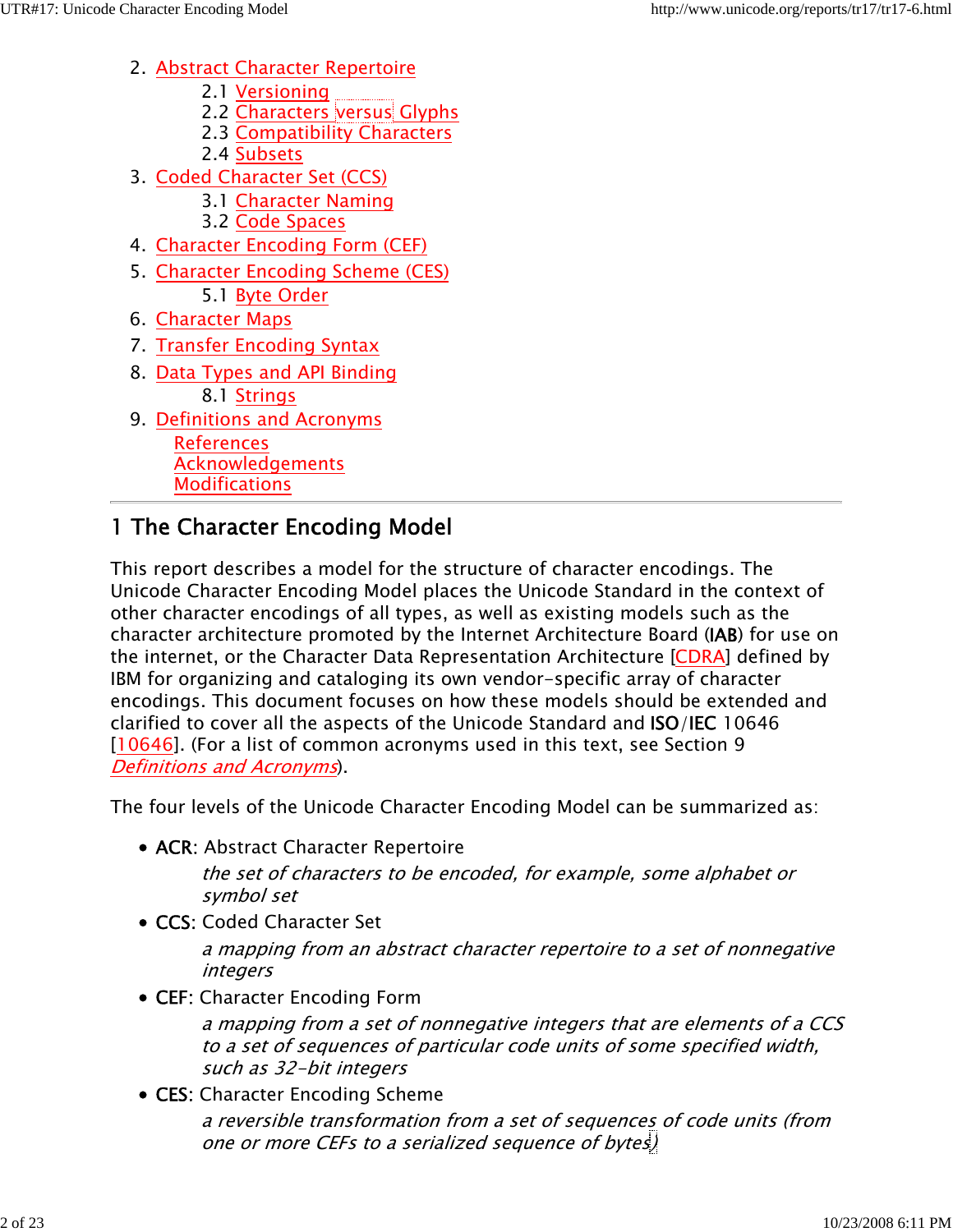In addition to the four individual levels, there are two other useful concepts:

• CM: Character Map

a mapping from sequences of members of an abstract character repertoire to serialized sequences of bytes bridging all four levels in a single operation.

• TES: Transfer Encoding Syntax

a reversible transform of encoded data. This data, which may or may not contain textual data

The IAB model, as defined in [RFC 2130], distinguishes three levels: *Coded* Character Set (CCS), Character Encoding Scheme (CES), and Transfer Encoding *Syntax* (TES). However, *four* levels need to be defined to adequately cover the distinctions required for the Unicode character encoding model. One of these, the Abstract Character Repertoire, is implicit in the IAB model. The Unicode model also gives the TES a separate status outside the model, while adding an additional level between the CCS and the CES.

The following sections give sample definitions, explanations and examples for each of the four levels, as well as the Character Map, and the Transfer Encoding Syntax. These are followed by a discussion of API Binding issues and a complete list of acronyms used in this document.

### 2 Abstract Character Repertoire

A *character repertoire* is defined as an unordered set of abstract characters to be encoded. The word *abstract* means that these objects are defined by convention. In many cases a repertoire consists of a familiar alphabet or symbol set.

Repertoires come in two types: *fixed* and *open*. For In most character encodings, the repertoire is fixed, and often small. Once the repertoire is decided upon, it is never changed. Addition of a new abstract character to a given repertoire creates a new repertoire, which then will be given its own catalogue number, constituting a new object. For the Unicode Standard, on the other hand, the repertoire is inherently open. Because Unicode is intended to be the universal encoding, any abstract character that ever could be encoded is potentially a member of the set to be encoded, whether that character is currently known or not.

Some other character sets use a limited notion of open repertoires. For example, Microsoft has on occasion extended the repertoire of its Windows character sets by adding a handful of characters to an existing repertoire. This occurred when the EURO SIGN was added to the repertoire for a number of Windows character sets, for example. For suggestions on how to map the unassigned characters of open repertoires, see [CharMapML].

Repertoires are the entities that get CS ("character set" ) values in the IBM CDRA architecture.

Examples of Character Repertoires:

• the Japanese syllabaries and ideographs of JIS X 0208 (CS 01058) [fixed]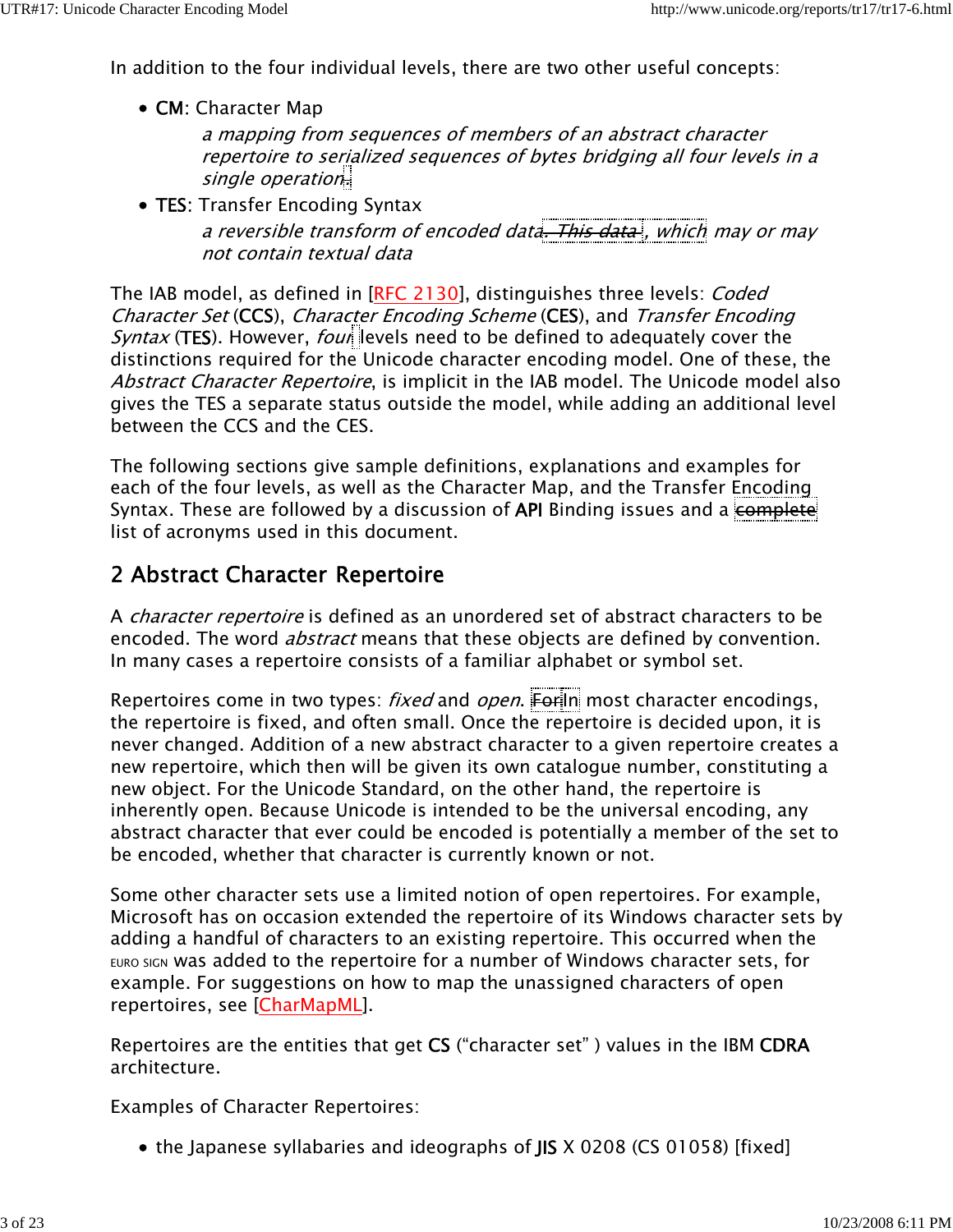- the Western European alphabets and symbols of Latin-1 (CS 00697) [fixed]
- the POSIX portable character repertoire [fixed]
- the IBM host Japanese repertoire (CS 01001) [fixed]
- the Windows Western European repertoire [open]
- the Unicode/10646 repertoire [open]

### 2.1 Versioning

The Unicode Standard versions its repertoire by publication of major and minor editions of the standard: 1.0, 1.1, 2.0, 2.1, 3.0,... The repertoire for each version is defined by the enumeration of abstract characters included in that version.

Repertoire extensions for the Unicode Standard are now strictly additive, even though there were several discontinuities to the earliest versions (1.0 and 1.1) and affecting backwards compatibility to them. The primary reason for these was because of the merger of the [Unicode] with [10646]. Starting with version 2.0 and continuing forward indefinitely into future versions, once included, no character is ever removed from the repertoire, as specified in the Unicode Stability Policy **Exability].** As of Version 2.0 the Unicode Character Encoding Stability Policy [Stability] guarantees that no character is ever removed from the repertoire.

Note: The Unicode Character Encoding Stability Policy also constrains changes to the standard in other ways. For example, many character properties are subject to consistency constraints, and some properties cannot be changed once they are assigned. Guarantees for the stability of normalization prevent the change or addition of decomposition mappings for existing encoded characters, and also constrain what kinds of characters can be added to the repertoire in future versions.

The versioning of the repertoire is different from the versioning of the Unicode Standard as a whole, in particular the Unicode Character Database [UCD], which defines Character Properties (see also [PropModel]). There are *update versions* of the text of the Unicode Standard and of the Unicode Character Database between major and minor versions of the Unicode Standard. While these update versions may amend character properties and descriptions of character behavior, they do not add to the character repertoire. For more information about versions of the Unicode Standard see Versions of the Unicode Standard [Versions].

ISO/IEC 10646 has a different mechanism for extending its repertoire. The 10646 repertoire is extended extends its repertoire by a formal amendment process. As each individual amendment containing additional characters is published, it extends the 10646 repertoire. The repertoires of the Unicode Standard and ISO/IEC 10646 are kept in alignment by coordinating the publication of major versions of the Unicode Standard with the publication of a well-defined list of amendments for 10646 or with a major revision and republication of 10646.

# 2.2 Characters versus Glyphs

The elements of the character repertoire are abstract *characters*. Characters are different from  $glyphs$ , which are the particular images representing a character or part of a character. Glyphs for the same character may have very different shapes,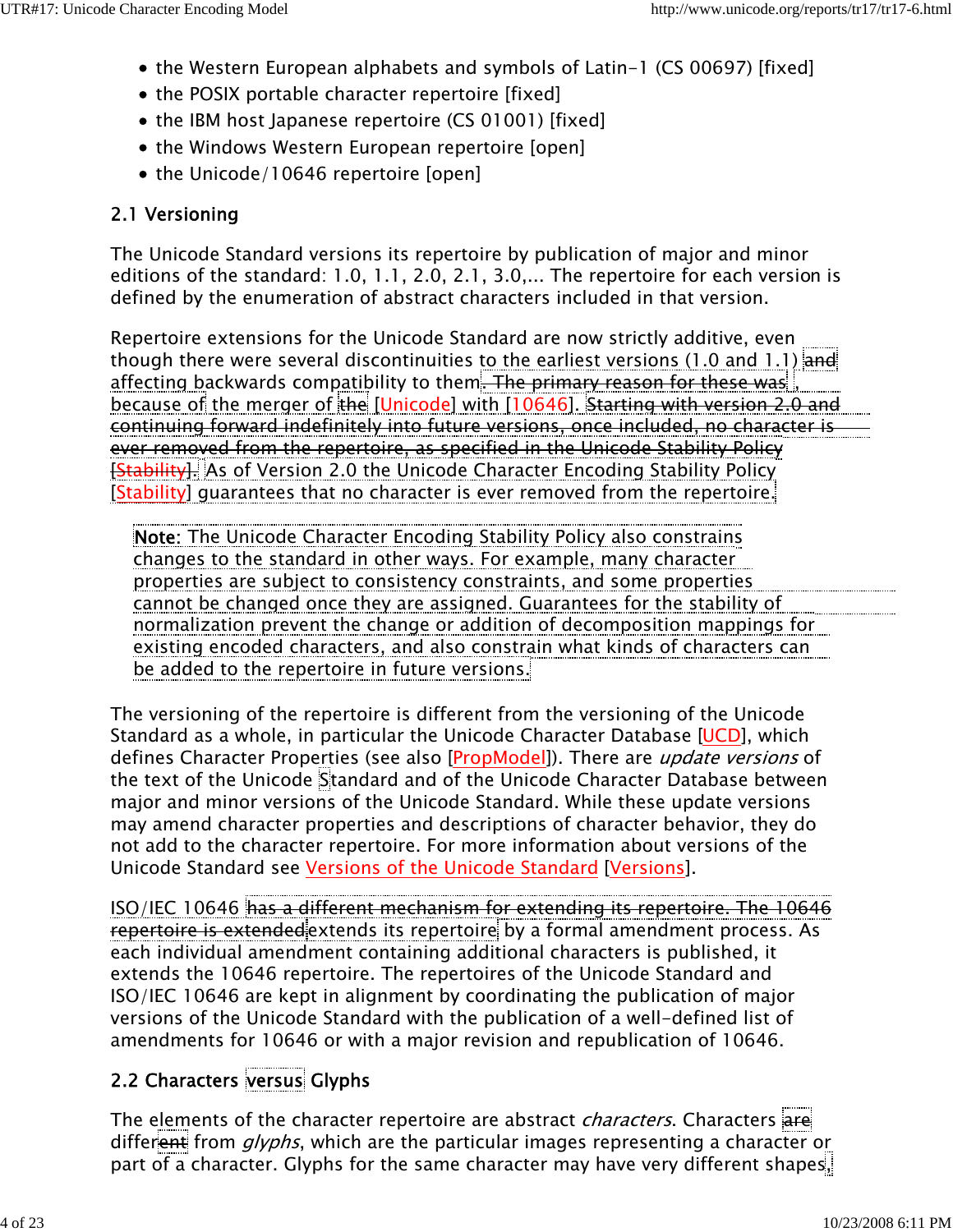as shown in the following examples Figure 1 for the letter  $a$ .





Glyphs do not correspond one-forto-one with characters. For example, a sequence of "f" followed by "i" may be represented displayed with a single glyph, called an *fi ligature.* Notice that the shapes are merged together, and the dot is missing from the "*i*" in the following example: as shown in Figure 2.





On the other hand, the same image as the *fi ligature* could conceivably  $\overline{\text{also}}$  be achieved by a sequence of two glyphs with the right shapes, as in the hypothetical example shown in Figure 3. The choice of whether to use a single glyph or a sequence of two is up to determined by the font containing the glyphs and the rendering software.

### Figure 3



Similarly, an accented character could be represented by a single glyph, or by separate component glyphs positioned appropriately. In addition, any of the accents can also be considered characters in their own right, in which case a sequence of characters can also correspond to different possible glyph representations: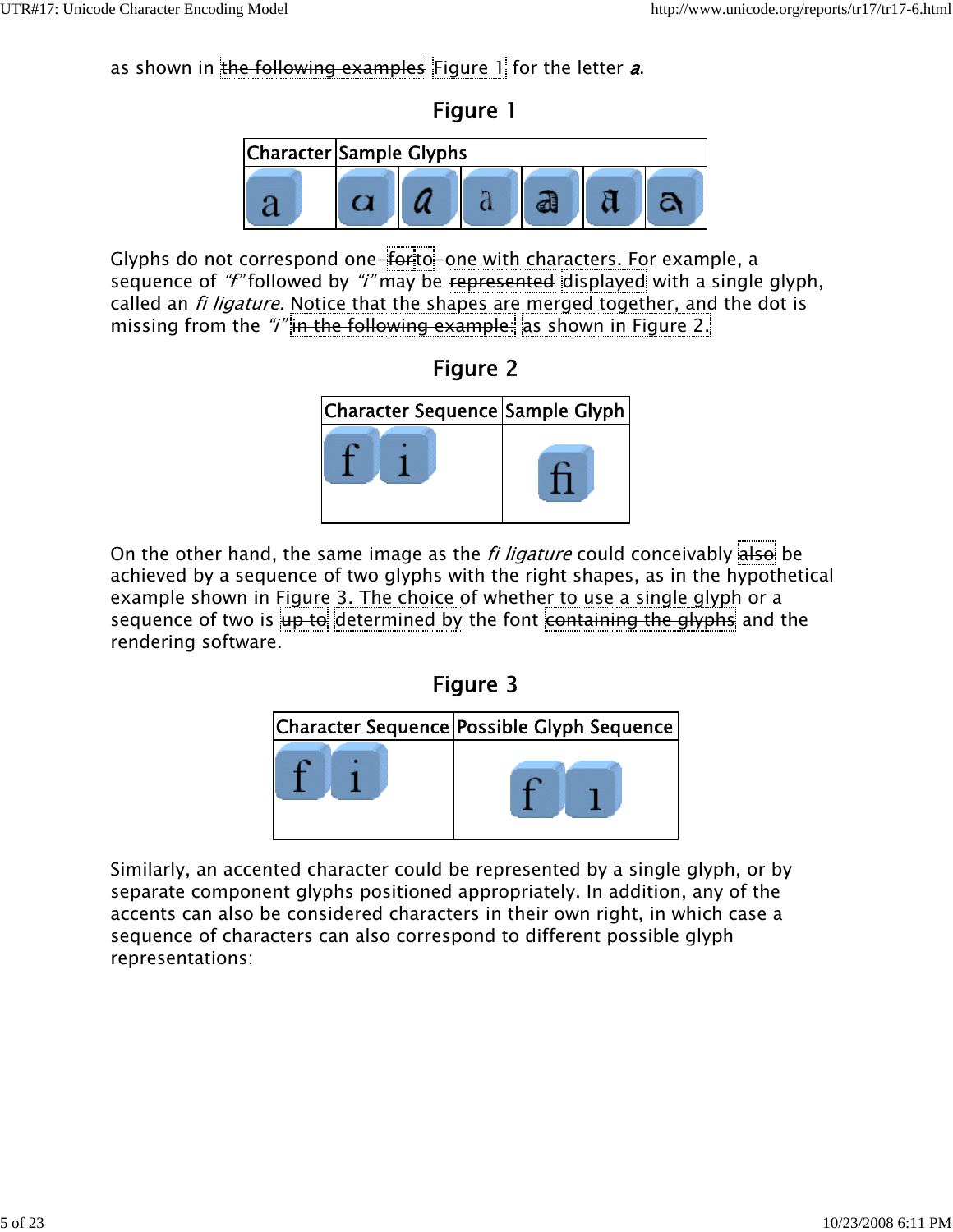



In non-Latin scripts, the connection between glyphs and characters is at times even less direct. Glyphs may be required to change their shape, position and width depending on the surrounding glyphs. Such glyphs are called contextual forms. For example, the Arabic character heh has the four contextual glyphs shown in Figure 5.





In Arabic and other scripts, justification of text inside fixed margins is not done justified by elongating the horizontal parts of certain glyphs, rather than by expanding the spaces between words. Instead, certain glyphs are stretched by elongating their horizontal parts. Ideally this is implemented by changing the shape of the glyph depending on the desired width. On some systems, this stretching is approximated by inserting extra connecting, dash-shaped glyphs called kashidas, as shown in Figure 6. In such a case, a single character may conceivably correspond to a whole sequence of *kashidas* + glyphs + kashidas.

Figure 6



In other cases, a single character must correspond to two glyphs, because those two glyphs are positioned *around* other letters. See the Tamil characters in Figure 7 below. If one of those glyphs forms a ligature with other characters, then there is a situation where what is a conceptual part of a character corresponds to visual part of a glyph. If a character (or any part of it) corresponds to a glyph (or any part of it), then one says that the character *contributes* to the glyph.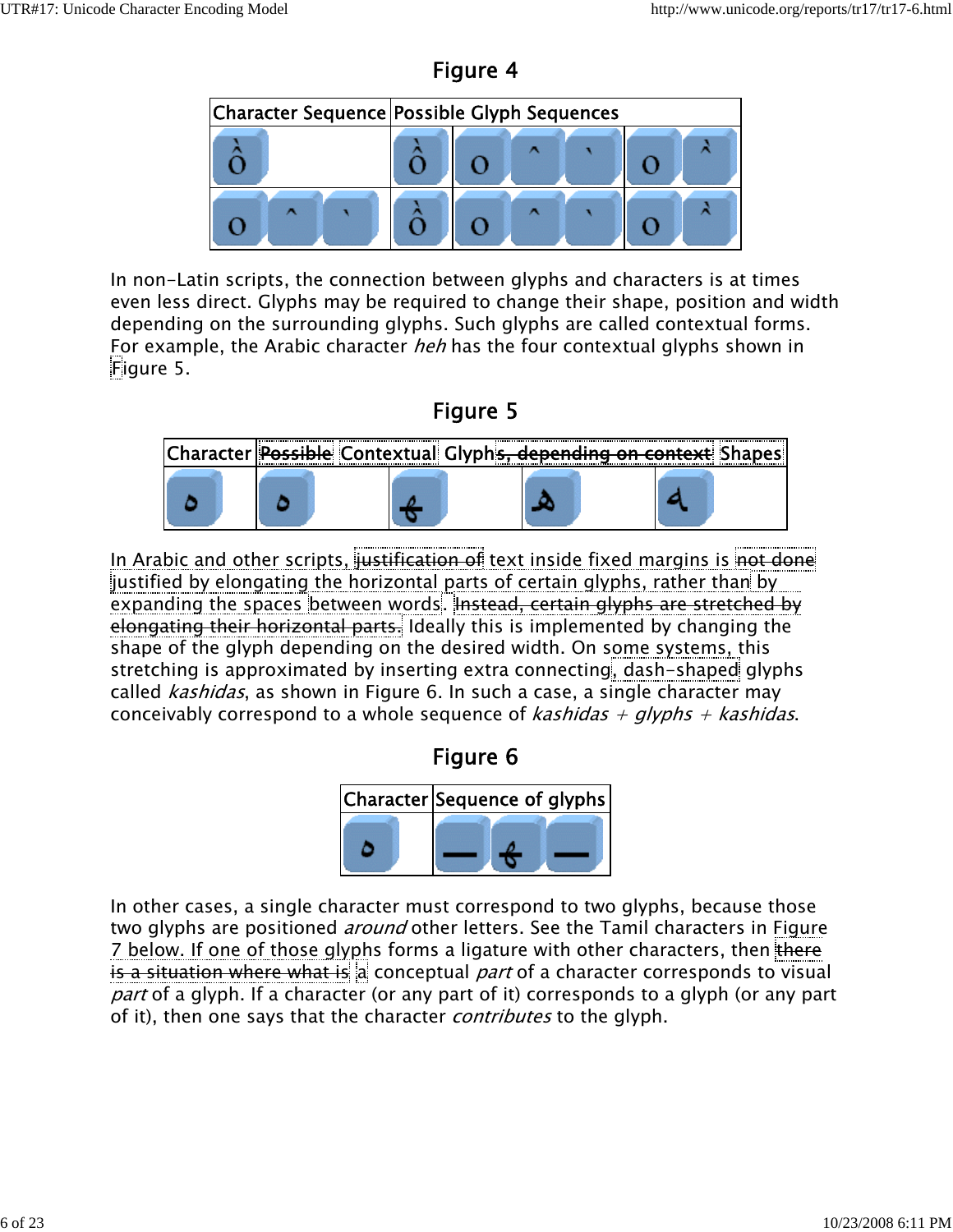



For the general case, The correspondence between glyphs and characters is generally not one-to-one, and cannot be predicted from the text alone. Whether a particular string of characters is rendered by a particular sequence of glyphs will depend on the sophistication of the host operating system and the font. The ordering of glyphs also does not necessarily correspond to the ordering of the characters. In particular the right-to-left scripts like Arabic and Hebrew give rise to complex reordering. See UAX #9:  $\frac{1}{H}$  Unicode Bidirectional Algorithm [Bidi].

#### 2.3 Compatibility Characters

For historical reasons, abstract character repertoires may include many entities that normally would not be considered appropriate members of an abstract character repertoire. These so-called compatibility characters may include ligature glyphs, contextual form glyphs, glyphs that vary by width, sequences of characters, and adorned glyphs, such as circled numbers. Figure 8 lists some examples in which these are encoded as single characters in Unicode. As with glyphs, there are not necessarily one-to-one relationships between characters and code points.

What an end-user thinks of as a single character (also called a *grapheme cluster* in the context of Unicode) may in fact be represented by multiple code points; conversely, a single code point may correspond to multiple characters. Here are some examples: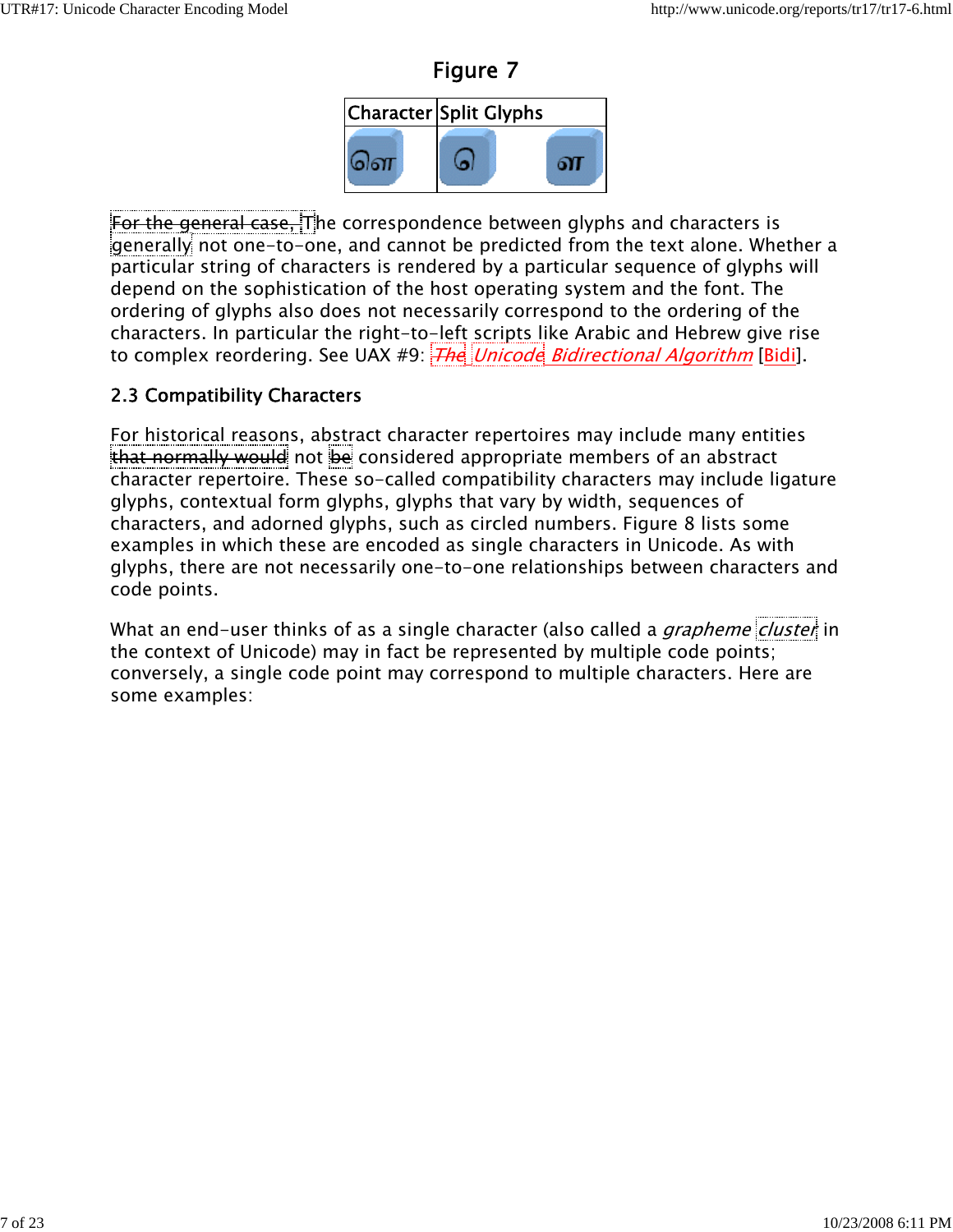| <b>Characters</b> | <b>Code Points</b> | <b>Notes</b>                                                                                                                                         |
|-------------------|--------------------|------------------------------------------------------------------------------------------------------------------------------------------------------|
|                   |                    | Arabic contextual form glyphs encoded<br>as compatibility characters in Unicode,<br>also known as <i>presentation forms</i> .                        |
|                   |                    | Ligature glyph encoded as compatibility<br>character in Unicode and several<br>character sets                                                        |
|                   |                    | A single code point representing a<br>sequence of three characters. (encoded<br>as compatibility character in Unicode<br>and several character sets. |
|                   |                    | The Devanagari syllable ksha<br>represented by three code points.                                                                                    |
|                   | Ο                  | G-ring represented by two code points.                                                                                                               |

Figure 8

For more information on grapheme cluster boundaries see UAX# 29: *Unicode Text* Boundaries Segmentation [Boundaries].

#### 2.4 Subsets

Unlike most character repertoires, the synchronized repertoire of Unicode and 10646 is intended to be *universal* in coverage. Given the complexity of many writing systems, in practice this implies that nearly all implementations will fully support only some subset of the total repertoire, rather than all the characters.

Formal subset mechanisms are occasionally seen in implementations of some Asian character sets, where for example, the distinction between "Level 1 JIS" and "Level 2 JIS" support refers to particular parts of the repertoire of the JIS X 0208 kanji characters to be included in the implementation.

Subsetting is a major formal aspect of ISO/IEC 10646. The standard includes a set of internal catalog numbers for named subsets, and further makes a distinction between subsets that are *fixed collections* and those that are *open collections*, defined by a range of code positions. Open collections are extended any time an addition to the repertoire gets encoded in a code position between the range limits defining the collection. When the last of its open code positions is filled, an open collection automatically becomes a fixed collection.

The European Committee for Standardization (CEN) has defined several multilingual European subsets of ISO/IEC 10646-1 (called MES-1, MES-2, MES-3A, and MES-3B). MES-1 and MES-2 have been added as named fixed collections in 10646.

The Unicode Standard specifies neither predefined subsets nor a formal syntax for their definition. It is left to each implementation to define and support the subset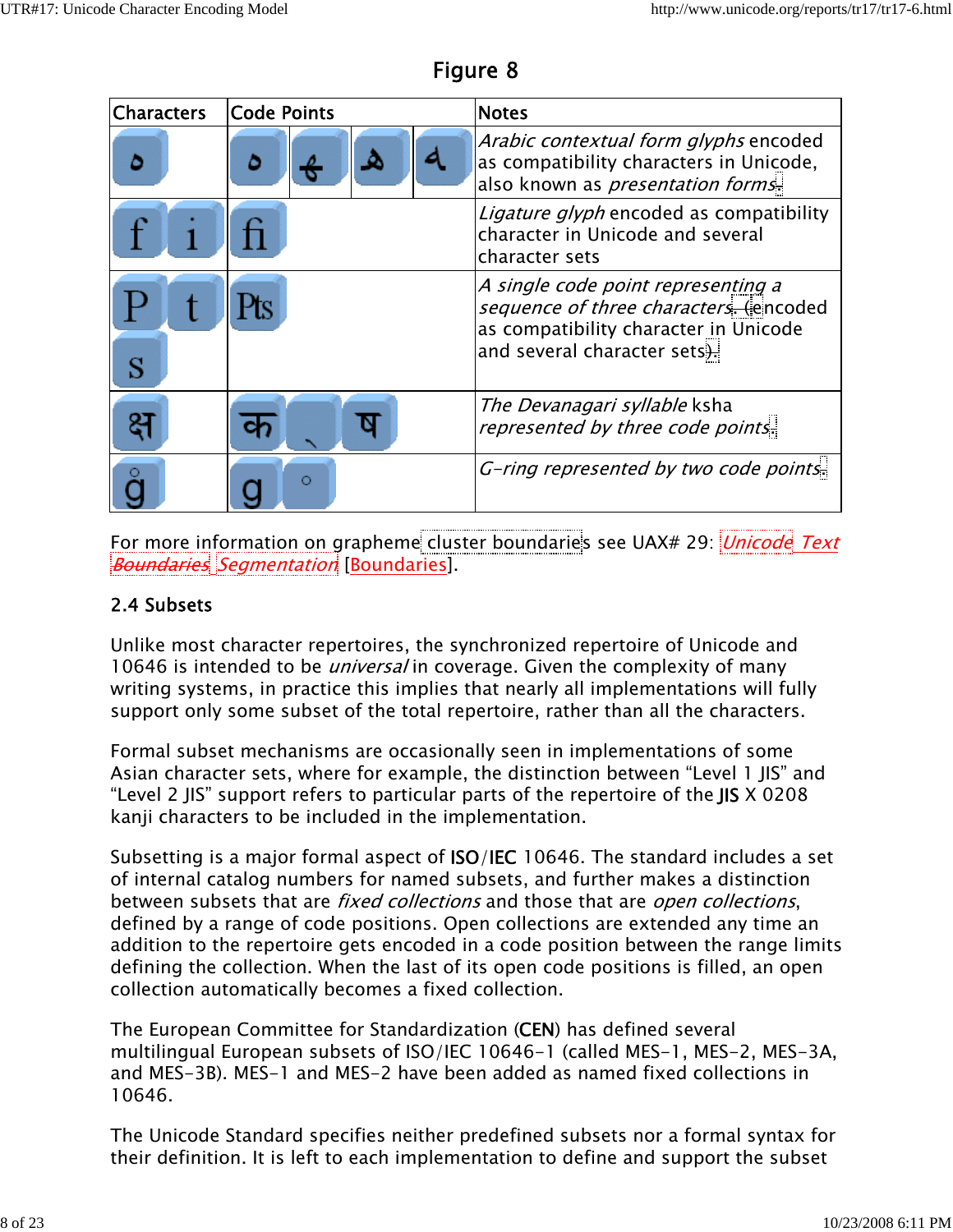of the universal repertoire that it wishes to interpret.

# 3 Coded Character Set (CCS)

A *coded character set* is defined to be a mapping from a set of abstract characters to the set of nonnegative integers. This range of integers need not be contiguous. In the Unicode Standard, the concept of the Unicode scalar value (ef. see definition D<sub>76</sub>, in Chapter 3, "Conformance" of [Unicode]) explicitly defines such a noncontiguous range of integers.

An abstract character is defined to be *in a coded character set* if the coded character set maps from it to an integer. That integer is the *code point* to which the abstract character has been *assigned*. That abstract character is then an encoded character.

Coded character sets are the basic object that both ISO and vendor character encoding committees produce. They relate a defined repertoire to nonnegative integers, which then can be used unambiguously to refer to particular abstract characters from the repertoire.

A coded character set may also be known as a *character encoding*, a *coded* character repertoire, a character set definition, or a code page.

In the IBM CDRA architecture, CP ("code page" ) values refer to coded character sets. Note that this use of the term *code page* is quite precise and limited. It should not be—but generally is—confused with the generic use of *code page* to refer to character encoding schemes.

| <b>Name</b>           | Repertoire                                             |
|-----------------------|--------------------------------------------------------|
| JIS X 0208            | assigns pairs of integers known as <i>kuten</i> points |
| ISO/IEC 8859-1        | ASCII plus Latin-1                                     |
| ISO/IEC 8859-2        | different repertoire than 8859-1, although both        |
|                       | use the same code space                                |
| Code Page 037         | same repertoire as 8859-1; different integers          |
|                       | assigned to the same characters                        |
| Code Page 500         | same repertoire as 8859-1 and Code Page 037;           |
|                       | different integers                                     |
| The Unicode Standard, | exactly the same repertoire and mapping                |
| Version 2.0           |                                                        |
| ISO/IEC 10646-1:1993  |                                                        |
| plus amendments $1-7$ |                                                        |
| The Unicode Standard, | exactly the same repertoire and mapping                |
| Version 3.0           |                                                        |
| ISO/IEC 10646-1:2000  |                                                        |
| The Unicode Standard, | exactly the same repertoire and mapping                |
| Version 4.0           |                                                        |
| ISO/IEC 10646:2003    |                                                        |

Examples of Coded Character Sets:

This document does not attempt to list all versions of the Unicode Standard. See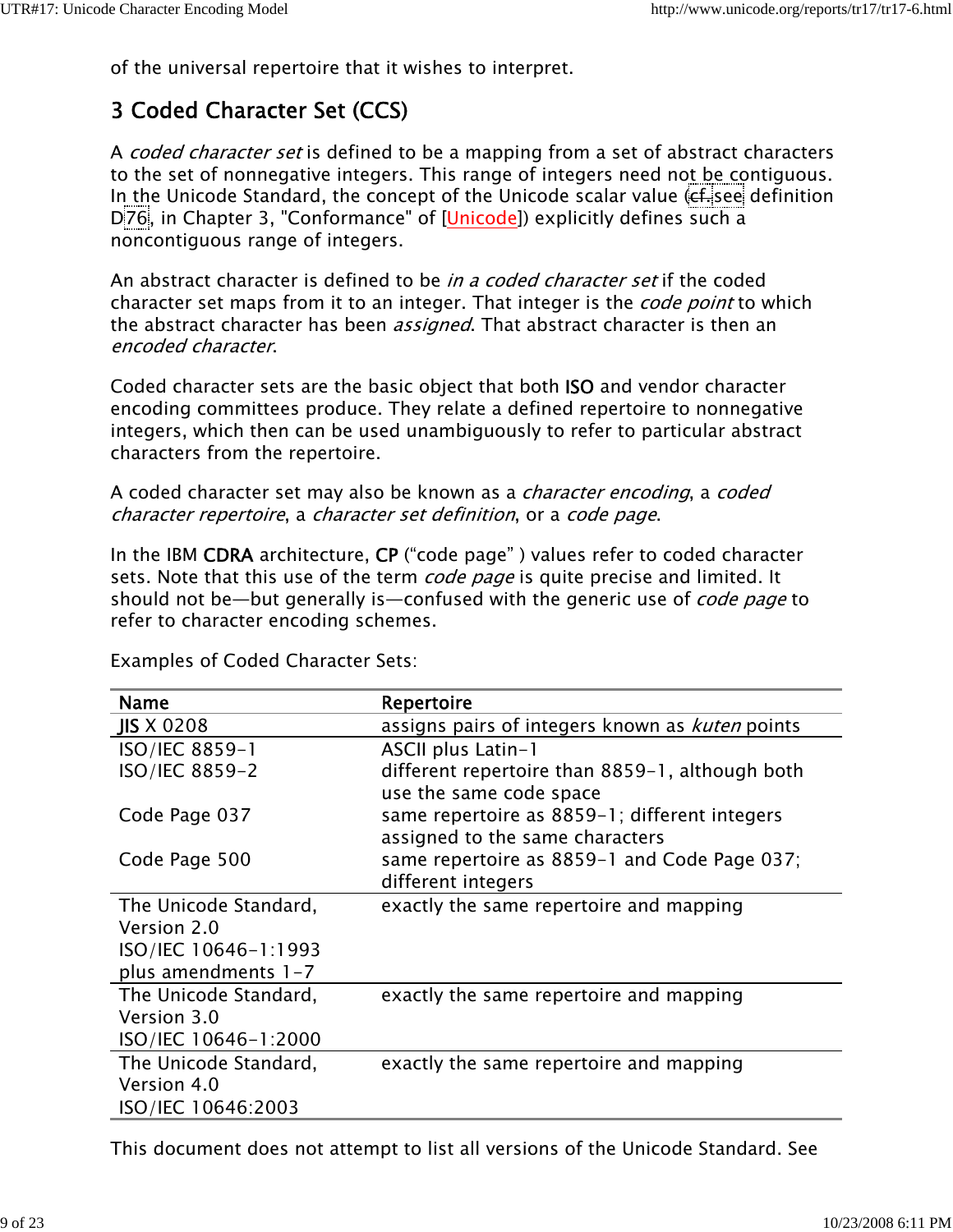Versions of the Unicode Standard [Versions] for the complete list of versions and for information how they match with particular versions and amendments of 10646.

#### 3.1 Character Naming

SC2, the JTC1 subcommittee responsible for character coding, requires the assignment of a unique character name for each abstract character in the repertoire of its coded character sets. This practice is not generally followed in vendor coded character sets or in the encodings produced by standards committees outside SC2, in which any names provided for characters, are often variable and annotative, rather than normative parts of the character encoding.

The main rationale for the SC2 practice of character naming was is to provide a mechanism to unambiguously identify abstract characters across different repertoires given different mappings to integers in different coded character sets. Thus LATIN SMALL LETTER A WITH GRAVE Would be the *same* abstract character, even though it occurs in different repertoires and was is assigned different integers in different coded character sets.

The IBM CDRA [CDRA], on the other hand, ensures character identity across different coded character sets (or *code pages*) by assigning a catalogue number known as a GCGID (graphic character glyphic identifier), to every abstract character used in any of the repertoires accounted for by the CDRA. Abstract characters that have the same GCGID in two different coded character sets are by definition the same character. Other vendors have made use of similar internal identifier systems for abstract characters.

The advent of Unicode/10646 has largely rendered such schemes obsolete. The identity of abstract characters in all other coded character sets is increasingly being defined by reference to Unicode/10646 itself. Part of the pressure to include every "character" from every existing coded character set into the Unicode Standard results from the desire by many to get rid of subsidiary mechanisms for tracking bits and pieces, odds and ends that are not part of Unicode, and instead just use the Unicode Standard as the universal catalog of characters.

#### 3.2 Code Spaces

The range of nonnegative integers used for the to mapping of abstract characters defines a related concept of *code space*. Traditional boundaries for types of code spaces are closely tied to the encoding forms (see below), because the mappings of abstract characters to nonnegative integers are done with particular encoding forms in mind. Examples of significant code spaces are 0..7F, 0..FF, 0..FFFF, 0..10FFFF, 0..7FFFFFFF, 0..FFFFFFFF.

Code spaces can also have fairly elaborate structures, depending on whether the range of integers is conceived of as contiguous, or whether particular ranges of values are disallowed. Most complications result from considerations of the encoding form for characters. When an encoding form specifies that the integers that are

being encoded are to be serialized as sequences of bytes, there are often constraints placed on the particular values that those bytes may have. Most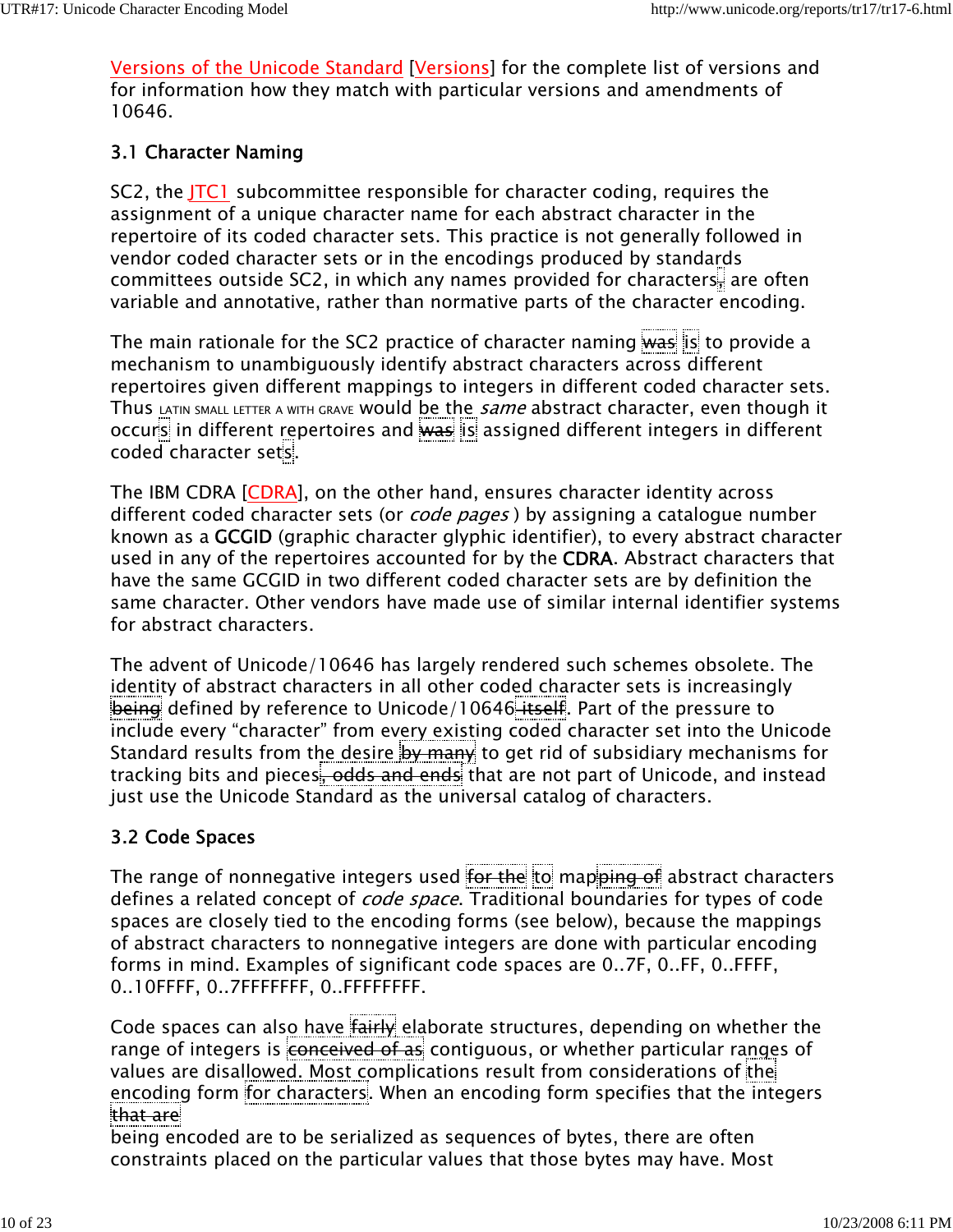commonly such constraints disallow byte values corresponding to control functions. In terms of code space, such constraints on byte values result in multiple non-contiguous ranges of integers that are disallowed for mapping a character repertoire. (See [Lunde] for two-dimensional diagrams of typical code spaces for East Asian coded character sets implementing such constraints.)

Note: In ISO standards the term octet is used for an 8-bit byte. In this document, the term byte is used consistently for an 8-bit byte only.

# 4 Character Encoding Form (CEF)

A *character encoding form* is a mapping from the set of integers used in a CCS to the set of sequences of code units. A *code unit* is an integer occupying a specified binary width in a computer architecture, such as an 8-bit byte. The encoding form enables character representation as actual data in a computer. The sequences of code units do not necessarily have the same length.

- A character encoding form whose sequences are all of the same length is known as fixed width.
- A character encoding form whose sequences are not all of the same length is known as variable width.

A character encoding form *for a coded character set* is defined to be a character encoding form that maps all of the encoded characters for that coded character set.

Note: In many cases, there is only one character encoding form for a given coded character set. In some such cases only the character encoding form has been specified. This leaves the coded character set implicitly defined, based on an implicit relation between the code unit sequences and integers.

When interpreting a sequence of code units, there are three possibilities:

- 1. The sequence is *illegal ill-formed*. There are two variants of this: In the first variant, The sequence is *incomplete* or otherwise fails to match the specification of the encoding form. For example,
	- $\circ$  0xA3 is incomplete in CP950. Unless followed by another byte of the right form, it is illegalill-formed.
	- $\circ$  0xD800 is incomplete in  $\overline{u}$  Unicode UTF-16. Unless followed by another 16-bit value of the right form, it is illegalill-formed.
	- $\circ$  0xC0 is ill-formed in UTF-8. It cannot be the initial byte (or for that matter, any byte) of a well-formed UTF-8 sequence.

For details on ill-formed sequences for UTF-8 and UTF-16, see Section 3.9, Unicode Encoding Forms, in [Unicode].

In the second variant, the sequence is complete, but explicitly illegal. For example,

- 0xFFFF is illegal in Unicode. This value can never occur in valid Unicode text, and will never be assigned.
- 2. The sequence represents a valid code point, but is *unassigned*. This sequence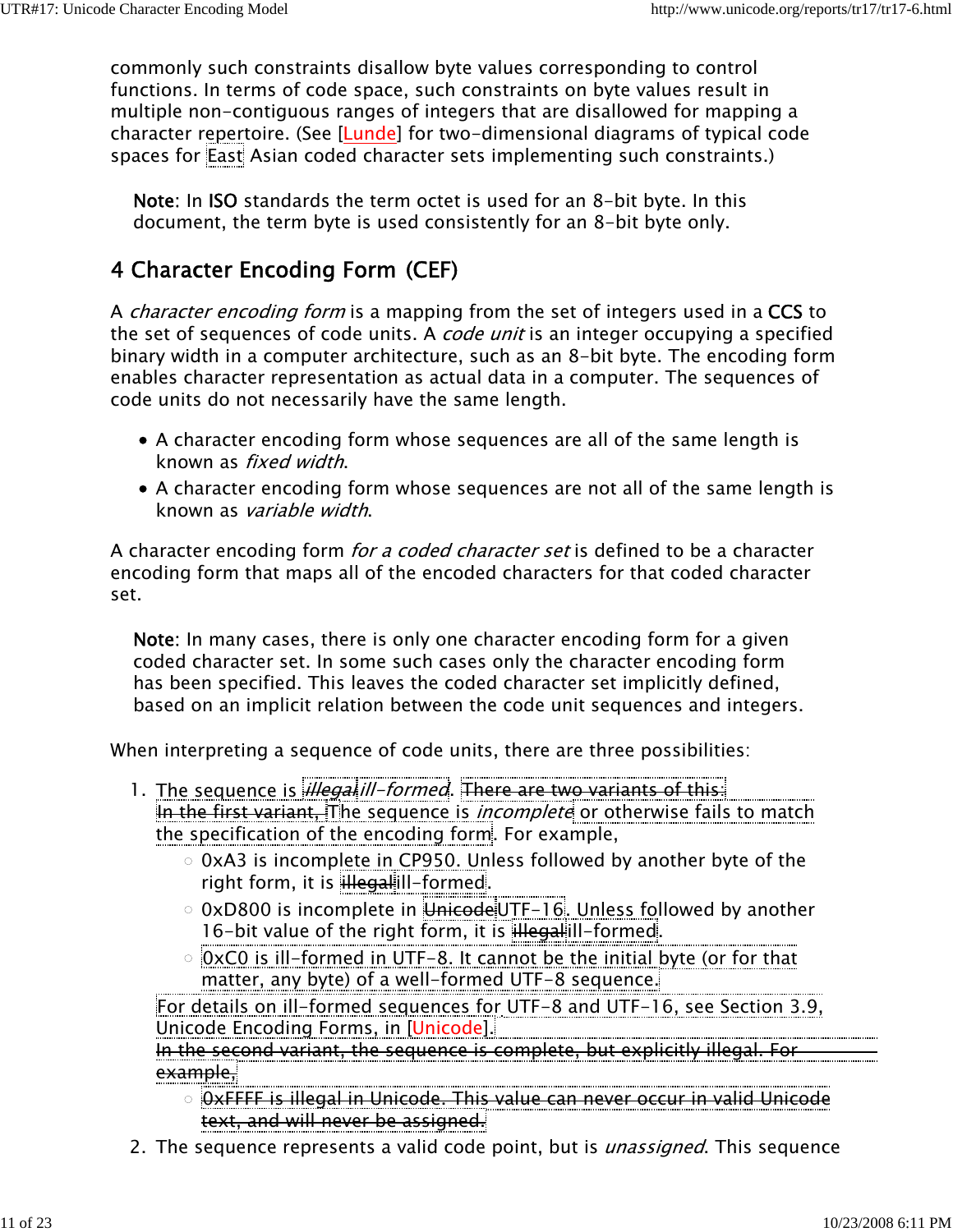may be given an assignment in some future, evolved version of the character encoding. For suggestions on how to handle unassigned characters in mapping, see [CharMapML]. For example,

- $\circ$  0xA3 0xBF is unassigned in CP950, as of the year 1999.
- 0 0x0EDE is unassigned in Unicode, V3 5.0
- 3. The sourc<u>e sequenc</u>e is *assigned*: it represents a valid encoded character. There are twothree variants of this:

First is a standard typical assigned character. For example,

 $\circ$  0x0EDD is assigned in Unicode,  $\sqrt{3}$  5.0

The second variant is a user-defined character. For example,

 $\circ$  0xE000 is an assigned user-defined character whose semantic interpretation is left to agreement between parties outside of the context of the standard.

The third type is peculiar to the Unicode Standard: the *noncharacter*. This is a kind of internal-use user-defined character, not intended for public interchange. For example,

0xFFFF is an assigned noncharacter in Unicode 5.0

The encoding form for a CCS may result in either fixed-width or variable-width sequences of code units associated with abstract characters. The encoding form may involve an arbitrary reversible mapping of the integers of the CCS to a set of code unit sequences.

Encoding forms come in various types. Some of them are exclusive to the Unicode/10646, whereas others represent general patterns that are repeated over and over for hundreds of coded character sets. Some of the more important examples of encoding forms follow.

Examples of fixed-width encoding forms:

| Type                        | Each character<br>encoded as | <b>Notes</b>                                                        |
|-----------------------------|------------------------------|---------------------------------------------------------------------|
| $7 - bit$                   | a single 7-bit<br>quantity   | example: ISO 646                                                    |
| 8-bit $G0/G1$               | a single 8-bit<br>quantity   | with constraints on use of C0 and C1<br>spaces                      |
| 8-bit                       | a single 8-bit<br>quantity   | with no constraints on use of C1 space                              |
| 8-bit EBCDIC                | a single 8-bit<br>quantity   | with the EBCDIC conventions rather<br>than <b>ASCII</b> conventions |
| $16$ -bit (UCS-2)           | a single 16-bit<br>quantity  | within a code space of 0FFFF                                        |
| $32$ -bit (UCS-4)           | a single 32-bit<br>quantity  | within a code space 07FFFFFFF                                       |
| 32-bit (UTF-32)             | a single 32-bit<br>quantity  | within a code space of 010FFFF                                      |
| 16-bit DBCS process<br>code | a single 16-bit<br>quantity  | example: UNIX widechar<br>implementations of Asian CCS's            |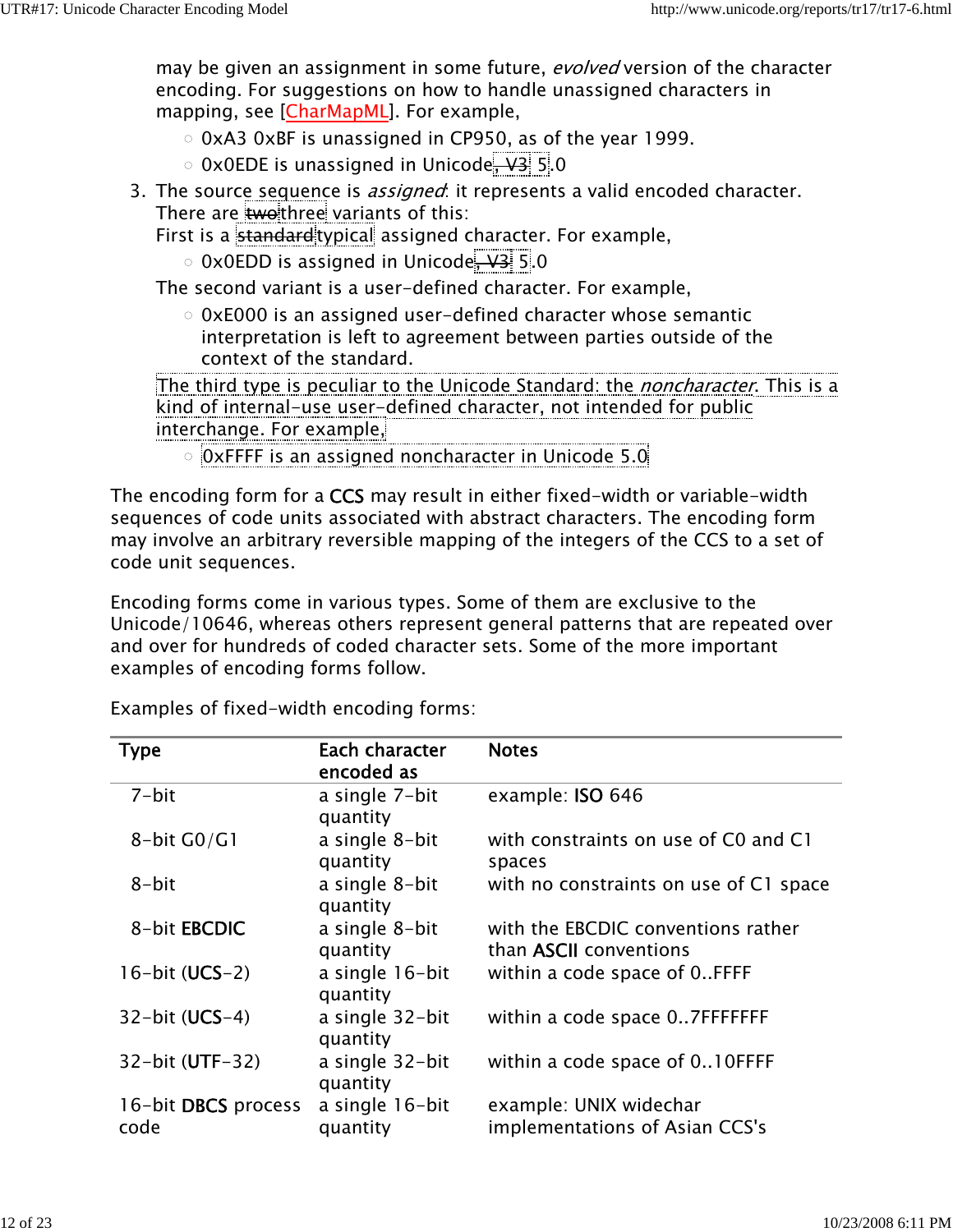| 32-bit DBCS process a single 32-bit |            | example: UNIX widechar         |
|-------------------------------------|------------|--------------------------------|
| code                                | quantity   | implementations of Asian CCS's |
| <b>DBCS Host</b>                    | two 8-bit  | following IBM host conventions |
|                                     | quantities |                                |

Examples of variable-width encoding forms:

| <b>Name</b> | Characters are encoded as                      | <b>Notes</b>   |
|-------------|------------------------------------------------|----------------|
| $UTF-8$     | a mix of one to four 8-bit code                | used only with |
|             | units in Unicode                               | Unicode/10646  |
|             | and one to six code units in                   |                |
|             | 10646                                          |                |
| $UTF-16$    | a mix of one to two 16 bit code used only with |                |
|             | units                                          | Unicode/10646  |

The encoding form defines one of the fundamental aspects of an encoding: how many *code units* are there for each character. The number of code units per character is important to internationalized software. Formerly this was equivalent to how many bytes each character was represented by. With the introduction by Unicode and 10646 of wider code units for UCS-2, UTF-16, UCS-4, and UTF-32, this is generalized to two pieces of information: a specification of the width of the code unit, and the number of code units used to represent each character. The UCS-2 encoding form, which is associated with ISO/IEC 10646 and can only express characters in the BMP, is a fixed-width encoding form. In contrast, UTF-16 uses either one or two code units and is able to cover the entire code space of Unicode.

UTF-8 provides a good example. In UTF-8, the fundamental code unit used for representing character data is 8 bits wide (that is, a byte or octet). The width map for UTF-8 is:

| 0x000x7F                                                                                  | $\rightarrow$ 1 byte   |
|-------------------------------------------------------------------------------------------|------------------------|
| 0x80.0x7FF                                                                                | $\rightarrow$ 2 bytes  |
| $\vert 0 \times 8000 \times$ D7FF, 0xE0000xFFFF $\vert \rightarrow \vert 3$ bytes $\vert$ |                        |
| 0x10000  0x10FFFF                                                                         | $\rightarrow$  4 bytes |

Examples of encoding forms as applied to particular coded character sets:

| <b>Name</b>       | <b>Encoding forms</b>                                                 |
|-------------------|-----------------------------------------------------------------------|
| <b>JIS X 0208</b> | generally transformed from the <i>kuten</i> notation to a 16-bit "JIS |
|                   | code" encoding form, for example "nichi", 38 92 (kuten) $\rightarrow$ |
|                   | 0x467C JIS code                                                       |
| ISO 8859-1        | has the 8-bit G0/G1 encoding form                                     |
| <b>CP 037</b>     | 8-bit EBCDIC encoding form                                            |
| <b>CP 500</b>     | 8-bit EBCDIC encoding form                                            |
| <b>US ASCII</b>   | 7-bit encoding form                                                   |
| <b>ISO 646</b>    | 7-bit encoding form                                                   |
| Windows CP        | 8-bit encoding form                                                   |
| 1252              |                                                                       |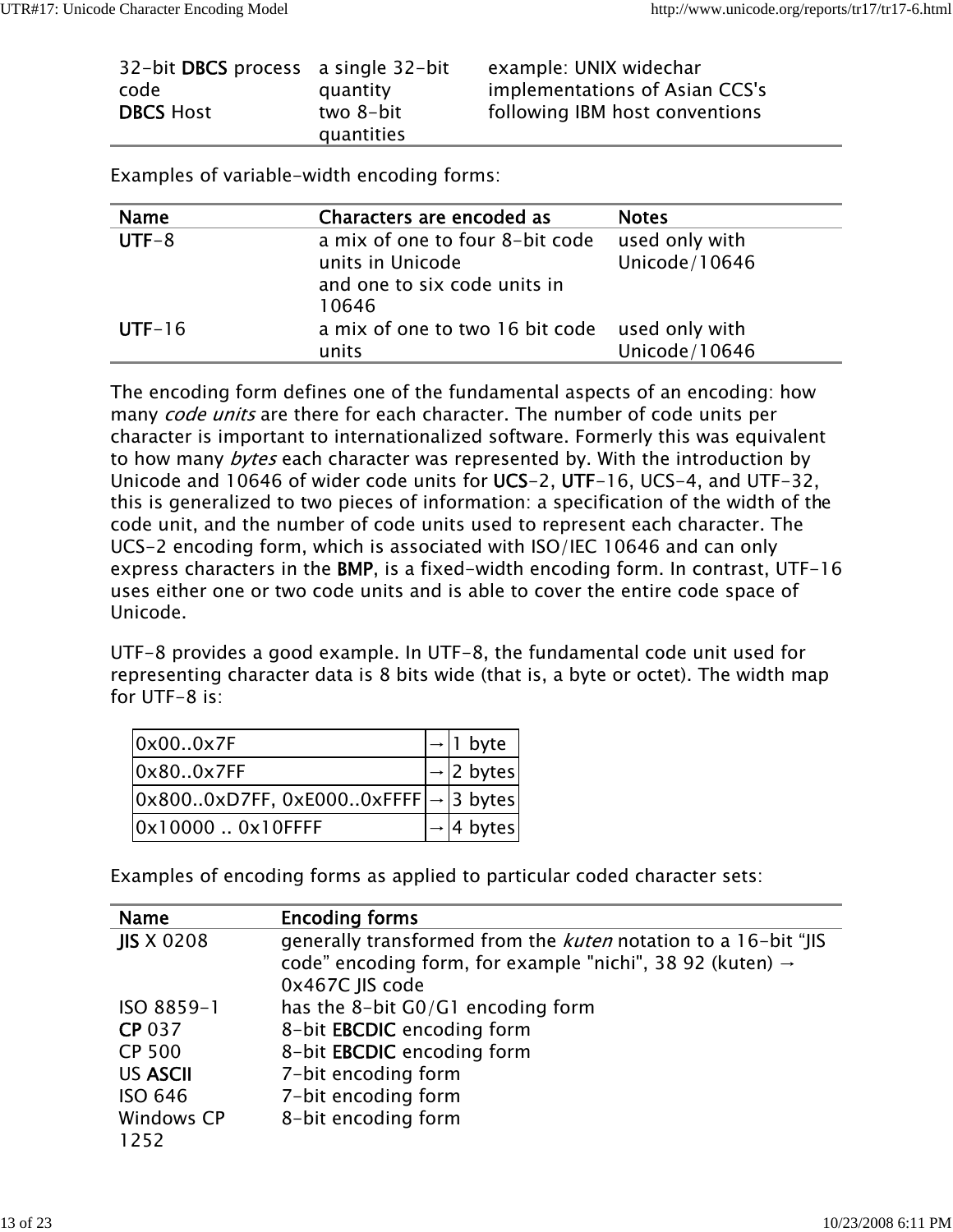| Unicode 4.0,  | UTF-16 (default), UTF-8, or UTF-32 encoding form          |
|---------------|-----------------------------------------------------------|
| $5.0$         |                                                           |
| Unicode 3.0   | either UTF-16 (default) or UTF-8 encoding form            |
| Unicode 1.1   | either UCS-2 (default) or UTF-8 encoding form             |
| ISO/IEC       | depending on the declared implementation levels, may have |
| 10646, : 2003 | UCS-2, UCS-4, UTF-16, or UTF-8.                           |
| ISO/IEC       | UTF-8, UTF-16, or UTF-32                                  |
| 10646:2008    |                                                           |

Note: that Shift-JIS is not an encoding form. It is discussed in the next section.

Note: The pending republication of ISO/IEC 10646 2nd Edition (ISO/IEC 10646:2008) has dropped implementation levels, and its use and discussion of character encoding forms is closely aligned with Unicode 5.0.

### 5 Character Encoding Scheme (CES)

A *character encoding scheme* (CES) is a reversible transformation of sequences of code units to sequences of bytes in one of three ways:

1. A *simple* CES uses a mapping of each code unit of a CEF into a unique serialized byte sequence in order.

2. A *compound* CES uses two or more simple CESs, plus a mechanism to shift between them. This mechanism includes bytes (for example single shifts, SI/SO, or escape sequences) that are not part of any of the simple CESs, but which are defined by the character encoding architecture and which may require an external registry of particular values (such as for the ISO 2022 escape sequences).

The nature of a compound CES means there may be different sequences of bytes corresponding to the same sequence of code units. While these sequences are not unique, the original sequence of code units can be recovered unambiguously from any of these.

3. A *compressing* CES maps a code unit sequence to a byte sequence while minimizing the length of the byte sequence. Some compressing CESs are designed to produce a unique sequence of bytes for each sequence of code units, so that the compressed byte sequences can be compared for equality or ordered by binary comparison. Other compressing CESs are merely reversible.

Character encoding schemes are relevant to the issue of cross-platform persistent data involving code units wider than a byte, where byte-swapping may be required to put data into the byte polarity canonical which is used for a particular platform. In particular:

- Most fixed-width byte-oriented encoding forms have a trivial mapping into a CES: each 7-bit or 8-bit quantity maps to a byte of the same value.
- Most mixed-width byte-oriented encoding forms also simply serialize the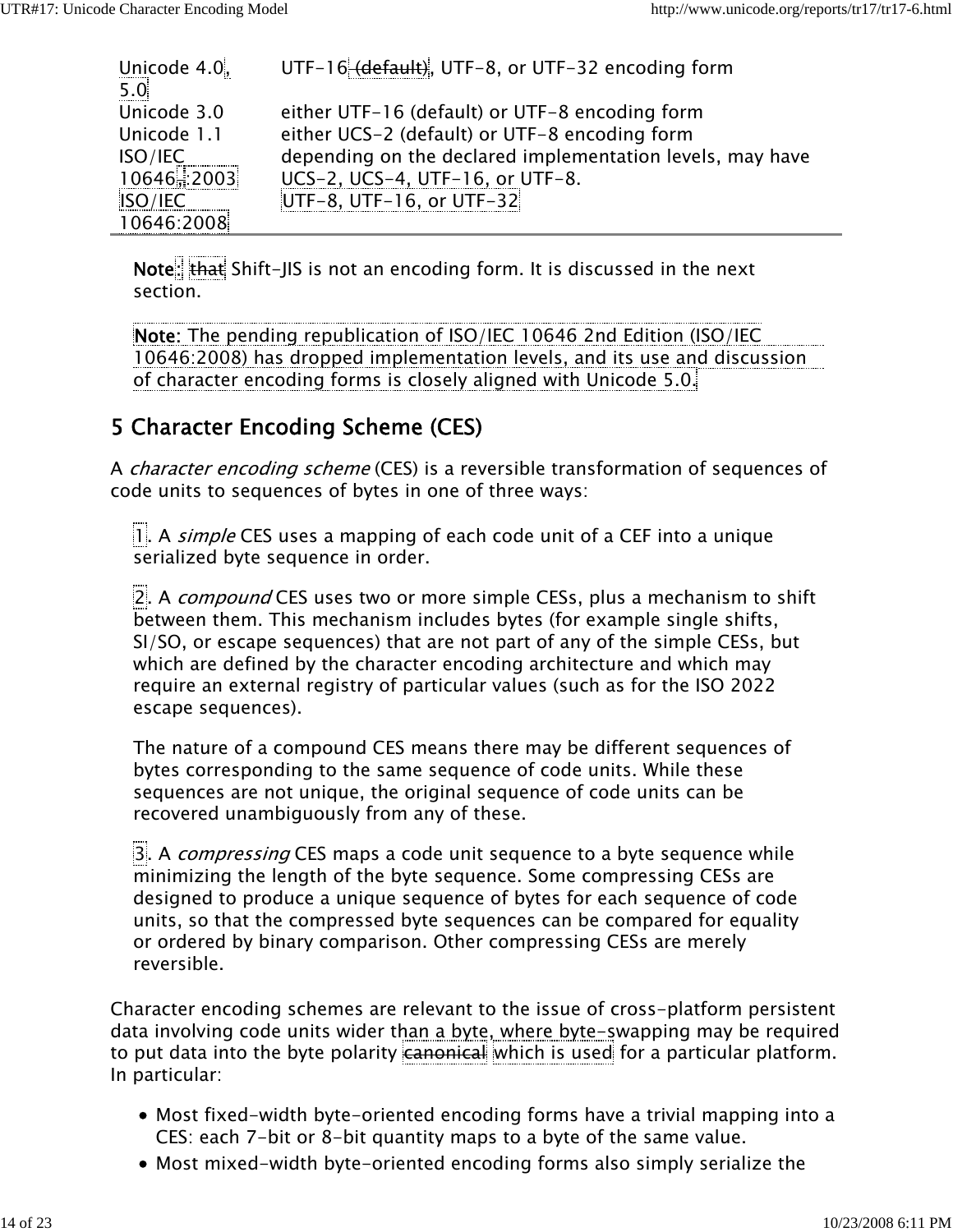sequence of CC-data-elements to bytes.

- $\circ$  UTF-8 follows this pattern, because it is already a byte-oriented encoding form.
- $\circ$  UTF-16 must specify byte-order for the byte serialization because it involves 16-bit quantities. Byte order is the sole difference between UTF-16BE, in which the two bytes of the 16-bit quantity are serialized in big-endian order, and UTF-16LE, in which they are serialized in little-endian order.

It is important not to confuse a Character Encoding Form (CEF) and a CES.

- 1. The CEF maps code points to code units, while the CES transforms sequences of code units to byte sequences. (For a direct mapping from characters to serialized bytes, see Section 6 Character Maps.)
- The CES must take into account the byte-order serialization of all code units 2. wider than a byte that are used in the CEF.
- 3. Otherwise identical CESs <u>may dif</u>fer in <u>other a</u>spects, such as the number of user-defined characters that are allowableed. (This applies in particular to the IBM CDRA architecture, which may distinguish host CCSIDs based on whether the set of UDC's is conformably convertible to the corresponding code page or not.)

Note that Some of the Unicode encoding schemes have the same labels as the three Unicode encoding forms. When used unqualified without qualification, the terms UTF-8, UTF-16, and UTF-32 are ambiguous between their sense as Unicode encoding forms and as Unicode encoding schemes. For UTF-8, This ambiguity is usually innocuous, for UTF-8 because the UTF-8 encoding scheme is trivially derived from the byte sequences defined for the UTF-8 encoding form. However, for UTF-16 and UTF-32, the ambiguity is more problematical. As encoding forms, UTF-16 and UTF-32 refer to code units as they are accessed from memory via 16-bit or 32-bit data types; there is no associated byte orientation, and a BOM is never used. (Viewing memory in a debugger or casting wider data types to byte arrays is a byte serialization.).

As encoding *schemes*, UTF-16 and UTF-32 refer to serialized bytes, for example the serialized bytes for streaming data or in files; they may have either byte orientation, and a single BOM may be present at the start of the data. When the usage of the abbreviated designators UTF-16 or UTF-32 might be misinterpreted, and where a distinction between their use as referring to Unicode encoding forms or to Unicode encoding schemes is important, the full terms should be used. For example, use UTF-16 encoding form or UTF-16 encoding scheme. They may also be abbreviated to UTF-16 CEF or UTF-16 CES, respectively.

Examples of Unicode Character Encoding Schemes:

- The Unicode Standard has seven character encoding schemes: UTF-8, UTF-16, UTF-16BE, UTF-16LE, UTF-32, UTF-32BE, and UTF-32LE.
	- $\circ$  UTF-8, UTF-16BE, UTF-16LE, UTF-32BE and UTF32-LE are simple CESs.
	- $\circ$  UTF-16 and UTF-32 are compound CESs, consisting of an single, optional *byte order mark* at the start of the data followed by a simple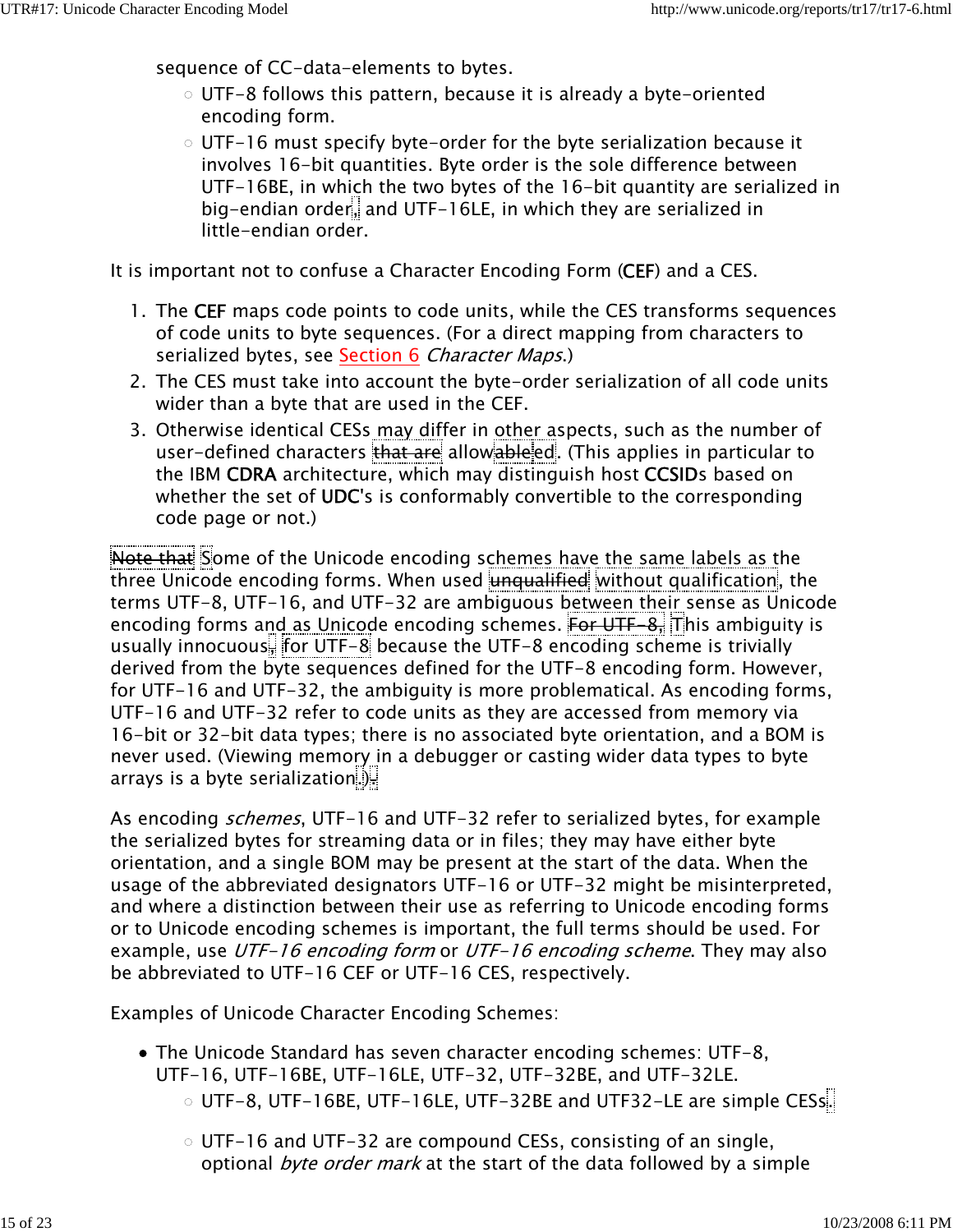#### CES.

| <b>Name</b>     | <b>CEF</b>     | <b>CES</b> |
|-----------------|----------------|------------|
| $UTF-8$         | $\overline{+}$ | simple     |
| $UTF-16$        |                | compound   |
| <b>UTF-16BE</b> |                | simple     |
| UTF-16LE        |                | simple     |
| $UTF-32$        | $^+$           | compound   |
| UTF-32BE        |                | simple     |
| UTF-32LE        |                | simple     |

Unicode 1.1 had three character encoding schemes: UTF-8, UCS-2BE, and UCS-2LE, although the latter two were not named that way at the time.

Examples of Non-Unicode Character Encoding Schemes:

- ISO 2022-based charsets (ISO-2022-JP, ISO-2022-KR, etc.), which use embedded escape sequences; these are compound CESs.
- DBCS Shift (mix of one single-byte CCS, for example JIS X 0201 and a DBCS CCS, for example based on JIS X0208, with a numeric shift of the integer values), for example, Code Page 932 on Windows.
- EUC (similar to the DBCS Shift encodings, with the application of different numeric shift rules, and the introduction of single-shift bytes: 0x8E and 0x8F, that may introduce 3-byte and 4-byte sequences), for example, EUC-JP or EUC-TW on UNIX.
- IBM host mixed code pages for Asian character sets, which formally mix two distinct CCS's with the SI/SO switching conventions, for example, CCSID 5035 on IBM Japanese host machines.

Examples of compressing Character Encoding Schemes:

- BOCU-1, see Unicode Technical Note #6: BOCU-1: MIME-compatible Unicode Compression. [BOCU]. BOCU-1 maps each input string to a unique compressed string, but does not map each code unit to a unique series of bytes.
- Punycode, defined in [RFC3492], like BOCU-1, is unique only on a string basis.
- SCSU (and RCSU): see UTR #6: A Standard Compression Scheme for Unicode [SCSU]. The input to SCSU and RCSU are is a stream of code units; the output is a compressed stream of bytes. Because of compression heuristics, the same input string may result in different byte sequences, but the schemes are fully reversible.

#### 5.1 Byte Order

Processor architectures differ in the way that multi-byte machine integers are mapped to storage locations. Little Endian architectures put the least significant byte at the lower address, while *Big Endian* architectures start with the most significant byte.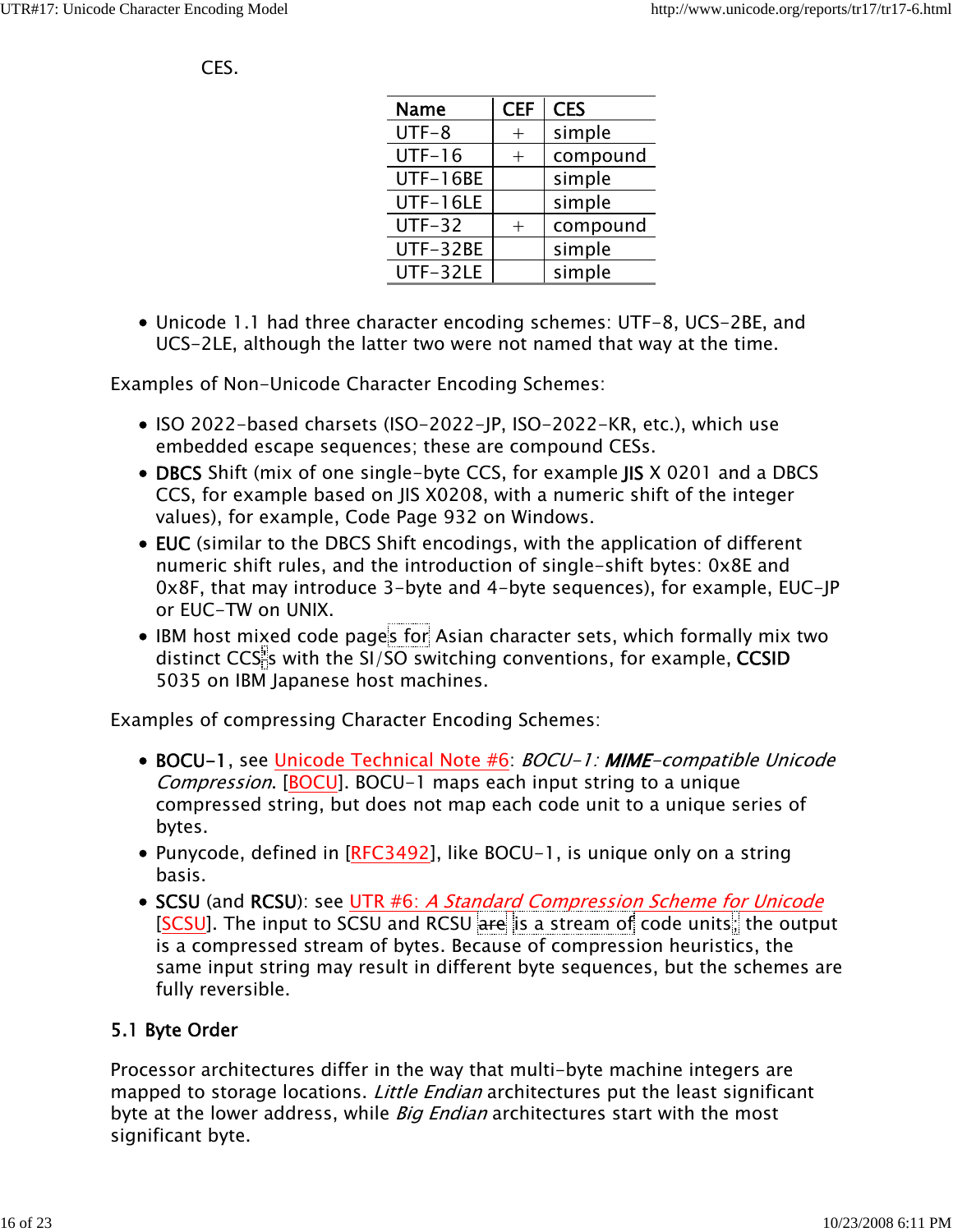This difference does not matter for operations on code units in memory, but the byte order becomes important when code units are serialized to sequences of bytes using a particular CES. In terms of reading a data stream, there are two types of byte order: *Same as* or *Opposite of* the byte order of the processor reading the data. In the former case, no special operation needs to be taken; in the latter case, the data needs to be byte reversed before processing.

In terms of external designation of data streams, three types of byte orders can be distinguished: Big Endian (BE), Little Endian (LE) and default or internally marked.

In Unicode, the character at code point  $U$ +FEFF is defined as the *byte order mark*, while its byte-reversed counterpart, U+FFFE is a noncharacter (U+FFFE) in UTF-16 , or outside the code space (0xFFFE0000) for UTF-32. At the head of a data stream, the presence of a byte order mark can therefore be used to unambiguously signal the byte order of the code units.

## 6 Character Maps

The mapping from a sequence of members of an abstract character repertoire to a serialized sequence of bytes is called a *Character Map* (CM). A *simple character map* thus implicitly includes a CCS, a CEF, and a CES, mapping from abstract characters to code units to bytes. A *compound character map* includes a compound CES, and thus includes more than one CCS and CEF. In that case, the abstract character repertoire for the character map is the union of the repertoires covered by the coded character sets involved.

Unicode Technical Report #22: *Character Mapping Markup Language* [CharMapML] defines an XML specification for representing the details of Character Maps. The text also contains a detailed discussion of issues in mapping between character sets.

Character Maps are the entities that get IANA *charset* [Charset] identifiers in the IAB architecture. From the IANA charset point of view it is important that a sequence of encoded characters be unambiguously mapped onto a sequence of bytes by the charset. The charset must be specified in all instances, as in Internet protocols, where textual content is treated as an ordered sequence of bytes, and where the textual content must be reconstructible from that sequence of bytes.

In the IBM CDRA architecture, Character Maps are the entities that get CCSID (coded character set identifier) values. A character map may also be known as a charset, a character set, a code page (broadly construed), or a CHARMAP.

In many cases, the same name is used for both a character map and for a character encoding scheme, such as UTF-16BE. Typically this is done for simple character mappings when such usage is clear from context.

## 7 Transfer Encoding Syntax (TES)

A *transfer encoding syntax* is a reversible transform of encoded **data** which may (or may not) include textual data represented in one or more character encoding schemes.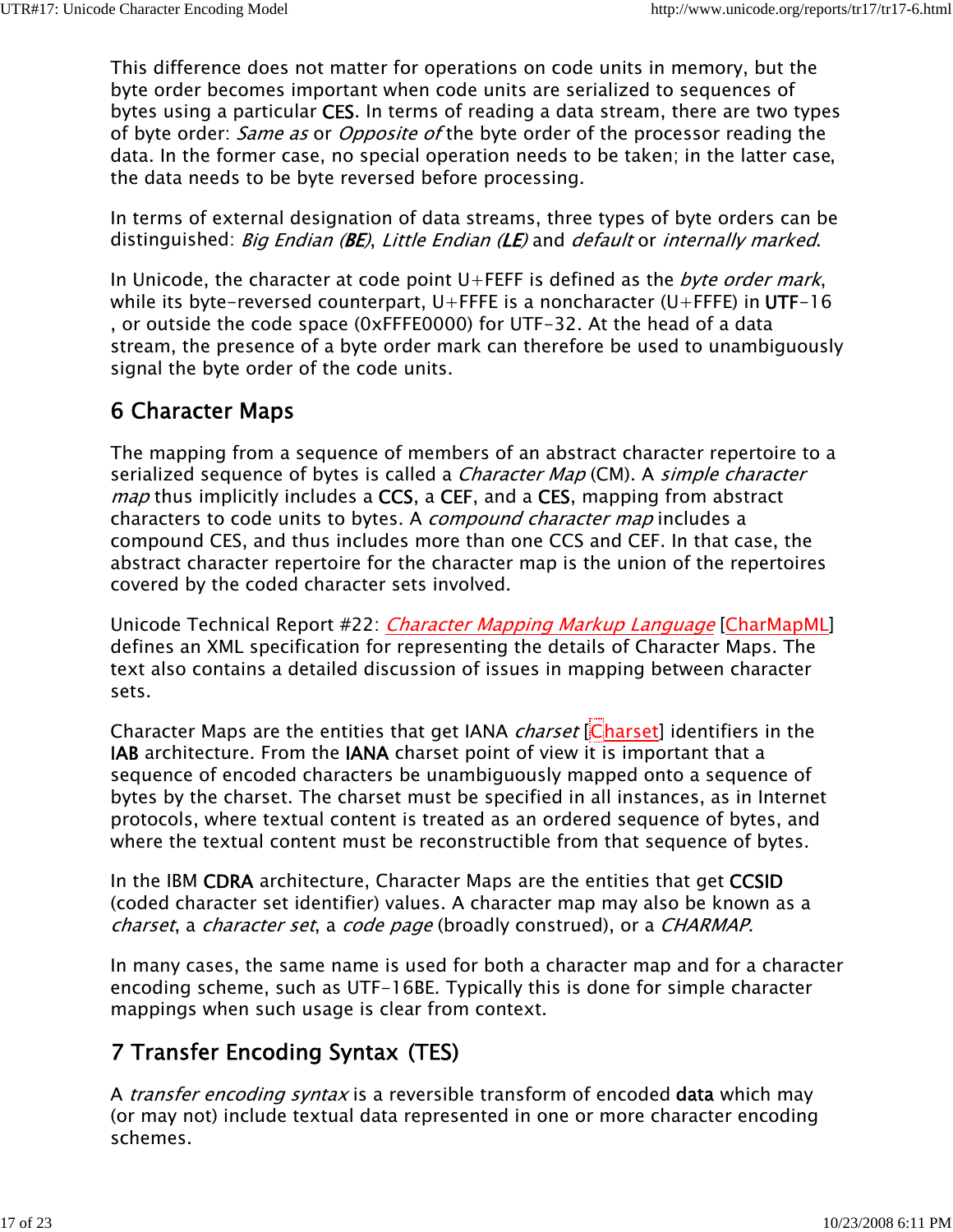Typically TESs are engineered to transform one byte stream into another, while avoiding particular byte values that would confuse one or more Internet or other transmission/storage protocols. Examples include base64, uuencode, BinHex, and quoted-printable. While data transfer protocols often incorporate data compressions to minimize the number of bits to be passed down a communication channel, compression is usually handled outside the TES, for example by protocols such as pkzip, gzip, or winzip.

The Internet Content-Transfer-Encoding tags "7bit" and "8bit" are special cases. These are data width specifications which are relevant basically to mail protocols and which appear to predate true TESs like quoted-printable. Encountering a "7bit" tag does not imply any actual transform of data; it merely indicates that the charset of the data can be represented in 7 bits, and will pass 7-bit channels—it really indicates the encoding form. In contrast, quoted-printable actually converts various characters (including some **ASCII**) to forms like "=2D" or "=20", and should be reversed on receipt to regenerate legible text in the designated character encoding scheme.

# 8 Data Types and API Binding

Programming languages define specific data types for character data, using bytes or multi-byte code units. For example, the char data type in Java or C# always uses 16-bit code units, while the size of the char and wchar  $\pm$  data types in C and  $C_{++}$ are, within quite flexible constraints, implementation defined. In Java or C#, the 16-bit code units are by definition UTF-16 code units, while in C and  $C_{++}$ , the binding to a specific character set is again up to the implementation. In Java, strings are an opaque data type, while in C (and at the lowest level also in  $C^{++}$ ) they are represented as simple arrays of char or wchar\_t.

The Java model supports portable programs, but external data in other encoding forms must first be converted to UTF-16. The  $C/C++$  model is intended to support a byte serialized character set using the char data type, while supporting a character set with a single code unit per character with the wchar\_t data type. These two character sets do not have to be the same, but the repertoire of the larger set must include the smaller set to allow mapping from one data type into the other. This allows implementations to support UTF-8 as the char data type and UTF-32 as the wchar\_t data type, for example. In such use, the char data type corresponds to data that is serialized for storage and interchange, and the wchar\_t data type is used for internal processing. There is no guarantee that wchar\_t represent characters of a specific character set. However, a standard macro, \_\_STDC\_ISO\_10646\_\_ can be used by an environment to designate that it supports a specific version of 10646, indicated by year and month.

However, the definition of the term *character* in the **ISO** C and  $C_{++}$  standard does not necessarily match the definition of abstract character in this model. Many widely used libraries and operating systems define wchar\_t to be UTF-16 code units. Other APIs supporting UTF-16 are often simply defined in terms of arrays of 16-bit unsigned integers, but this makes certain features of the programming language unavailable, such as string literals.

**ISO/IEC** TR 19769 extends the model used in ISO C and  $C_{++}$  by recommending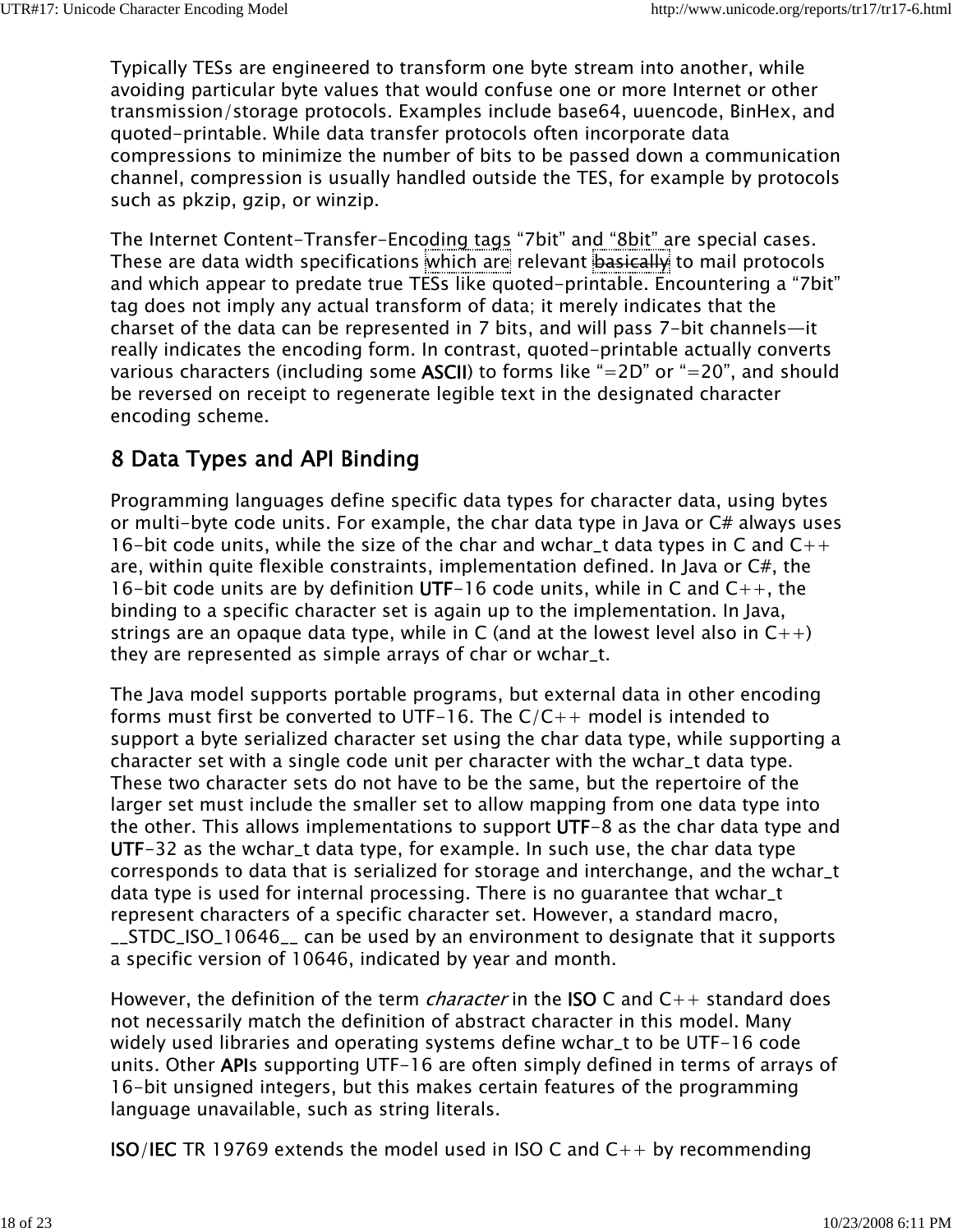the use of two typedefs and a minimal extension to the support for character literals and runtime library. The data types char16\_t and char32\_t are unsigned integers designed to hold one code unit for UTF-16 or UTF-32 respectively. Like wchar\_t they can be used generically for any character set, but  $\frac{1}{2}$  predefined macros \_\_STDC\_UTF\_16\_\_ and \_\_STDC\_UTF\_32\_\_ can be used to indicate that the data type char16\_t or char32\_t holds code units that are in the respective Unicode encoding form.

When character data types are passed as arguments in APIs, the byte order of the platform is generally not relevant for code units. The same API can be compiled on platforms with any byte polarity, and will simply expect character data (as for any integral-based data) to be passed to the API in the byte polarity for that platform. However, the size of the data type must correspond to the size of the code unit, or the results can be unpredictable, as when a byte oriented strcpy is used on UTF-16 data which may contain embedded NUL bytes.

While there are many API functions that by design do not need are designed not to care about which character set the code units correspond to (strlen or strcpy for example), many other operations require information about the character and its properties. As a result, portable programs may not be able to use the char or wchar\_t data types in  $C/C++$ .

#### 8.1 Strings

A string data type is simply a sequence of code units. Thus a Unicode 8-bit string is a sequence of 8-bit Unicode code units; a Unicode 16-bit string is a sequence of 16-bit code units; a Unicode 32-bit string is a sequence of 32-bit code units.

Depending on the programming environment, a Unicode string may or may not also be required to be in the corresponding Unicode encoding form. For example, strings in Java, C#, or ECMAScript are Unicode 16-bit strings, but are not necessarily well-formed UTF-16 sequences. In normal processing, there are many times where a string may be in a transient state that is not well-formed UTF-16. Because strings are such a fundamental component of every program, it can be far more efficient to postpone checking for well formedness.

However, whenever strings are specified to be in a particular Unicode encoding for—even one with the same code unit size—the string must not violate the requirements of that encoding form. For example, isolated surrogates in a Unicode 16-bit string are not allowed when that string is specified to be well-formed UTF-16.

# 9 Definitions and Acronyms

This section briefly defines some of the common acronyms related to character encoding and used in this text. More extensive definitions for some of these terms can be found elsewhere in this document.

- ACR Abstract Character Repertoire
- API Application Programming Interface
- ASCII American Standard Code for Information Interchange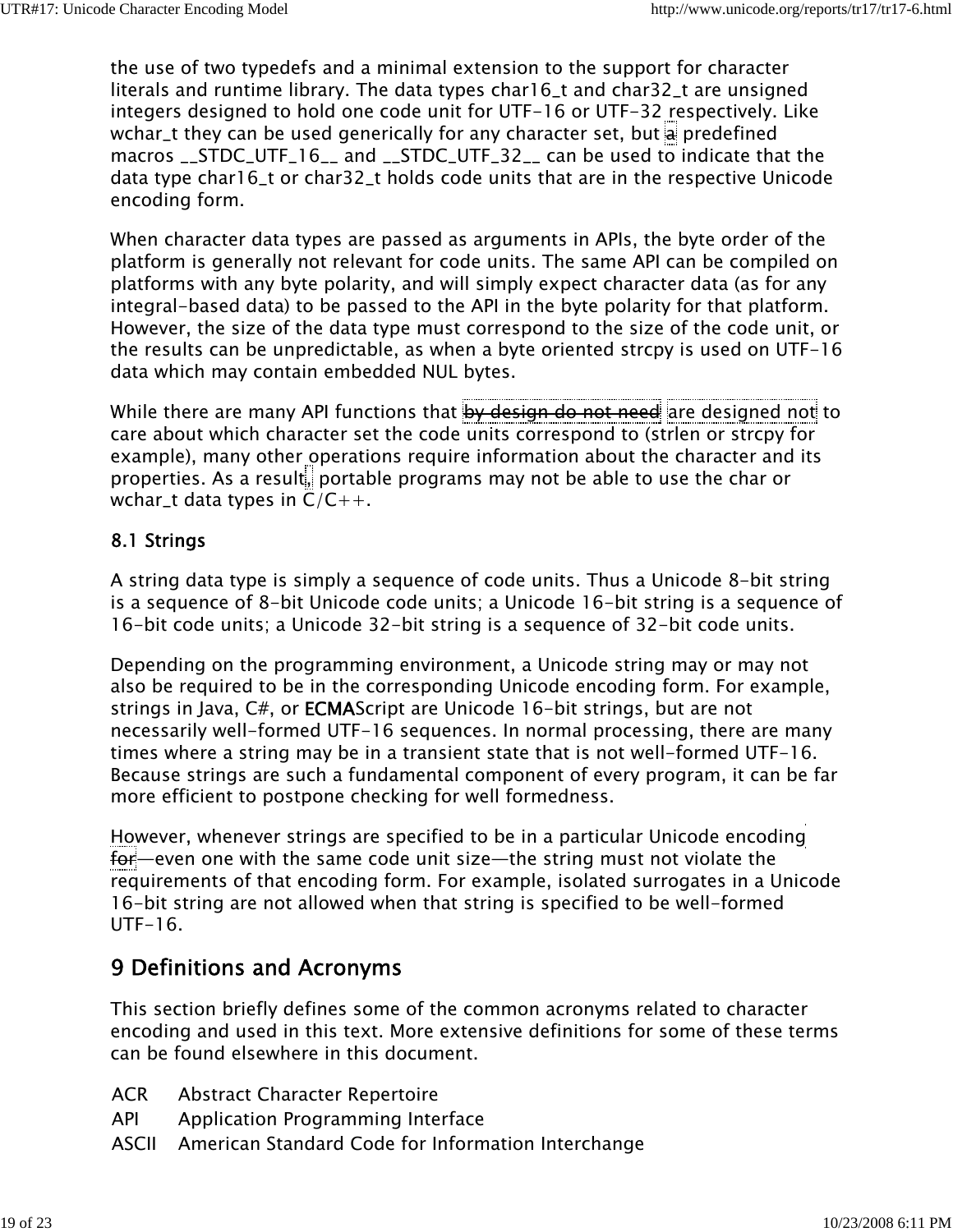- BE Big-endian (most significant byte first)
- BMP Basic Multilingual Plane, the first 65,536 characters of 10646
- BOCU Byte Ordered Compression for Unicode
- CCS Coded Character Set
- CCSID Code Character Set Identifier
- CDRA Character Data Representation Architecture from IBM
- CEF Character Encoding Form
- CEN European Committee for Standardization
- CES Character Encoding Scheme
- CM Character Map
- CP Code Page
- CS Character Set
- DBCS Double-Byte Character Set
- ECMA European Computer Manufacturers Association
- EBCDICExtended Binary Coded Decimal Interchange Code
- EUC Extended Unix Code
- GCGID Graphic Character Set Glyphic Identifier
- IAB Internet Architecture Board
- IANA Internet Assigned Numbers Authority
- IEC International Electrotechnical Commission
- IETF Internet Engineering Taskforce
- ISO International Organization for Standardization
- JIS Japanese Industrial Standard
- JTC1 Joint Technical Committee 1 (responsible for ISO/IEC IT Standards)
- LE Little-endian (least significant byte first)
- MBCS Multiple-Byte Character Set (1 to n bytes per code point)
- MIME Multipurpose Internet Mail Extensions
- RFC Request For Comments (term used for an Internet standard)
- RCSU Reuters Compression Scheme for Unicode (precursor to SCSU)
- SBCS Single-Byte Character Set
- SCSU Standard Compression Scheme for Unicode
- TES Transfer Encoding Syntax
- UCS Universal Character Set; Universal Multiple-Octet Coded Character Set the repertoire and encoding represented by  $ISO/IEC 10646 -1:1993:2003$ and its amendments.
- UDC User-defined Character
- UTF Unicode (or UCS) Transformation Format

## References

| [10646] | ISO/IEC 10646 — Universal Multiple-Octet Coded Character |
|---------|----------------------------------------------------------|
|         | Set.<br>For availability see http://www.iso.org          |
|         |                                                          |
| [Bidi]  | Unicode Standard Annex #9: The Unicode Bidirectional     |
|         | Algorithm                                                |
|         | http://www.unicode.org/reports/tr9/                      |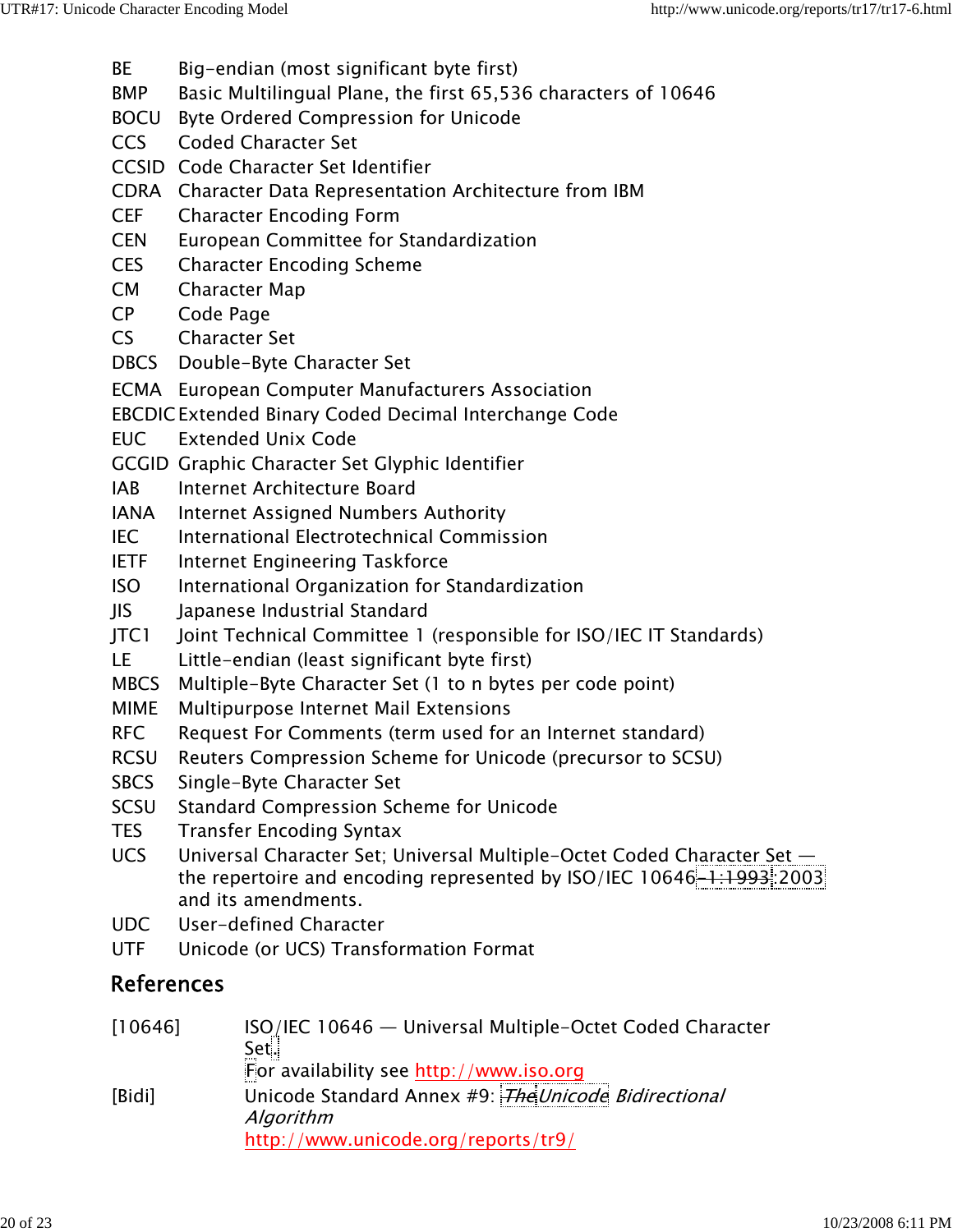| [BOCU]       | Unicode Technical Note #6: BOCU-1: MIME-Compatible<br>Unicode Compression,   |
|--------------|------------------------------------------------------------------------------|
|              | http://www.unicode.org/notes/tn6/                                            |
| [Boundaries] | Unicode Standard Annex #29: Unicode Text                                     |
|              | Boundaries Segmentation.                                                     |
|              | http://www.unicode.org/reports/tr29/                                         |
| [CDRA]       | Character Data Representation Architecture Reference and                     |
|              | Registry, IBM Corporation, Second Edition, December 1995.                    |
|              | IBM document SC09-2190-00                                                    |
|              | http://www.ibm.com/software/globalization/cdra/index.jsp                     |
| [CharMapML]  | Unicode Technical Report #22: Character Mapping Markup                       |
|              | Language (CharMapML)                                                         |
|              | http://www.unicode.org/reports/tr22/                                         |
| [Charset]    | IANA charset assignments                                                     |
|              | http://www.iana.org/assignments/character-sets                               |
| [Charts]     | The online code charts can be found at                                       |
|              | http://www.unicode.org/charts/ An index to characters                        |
|              | names with links to the corresponding chart is found at                      |
|              | http://www.unicode.org/charts/charindex.html                                 |
| [FAQ]        | <b>Unicode Frequently Asked Questions</b>                                    |
|              | http://www.unicode.org/faq/                                                  |
|              | For answers to common questions on technical issues.                         |
| [Feedback]   | Reporting Errors and Requesting Information Online                           |
|              | http://www.unicode.org/reporting.html                                        |
| [Glossary]   | Unicode Glossary                                                             |
|              | http://www.unicode.org/glossary/                                             |
|              | For explanations of terminology used in this and other                       |
|              | documents.                                                                   |
| [Lunde]      | Lunde, Ken, CJKV Information Processing, O'Reilley, 1999,                    |
|              | ISBN 1-565-92224-7                                                           |
| [PropModel]  | Unicode Technical Report #23: The Unicode Character                          |
|              | Property Moder,                                                              |
|              | http://www.unicode.org/reports/tr23/                                         |
| [Reports]    | <b>Unicode Technical Reports</b>                                             |
|              | http://www.unicode.org/reports/                                              |
|              | For information on the status and development process for                    |
|              | technical reports, and for a list of technical reports.                      |
| [RFC2130]    | The Report of the IAB Character Set Workshop held 29                         |
|              | February 1 March, 1996. C. Weider, et al., April 1997                        |
|              | http://www.ietf.org/rfc/rfc2130.txt                                          |
| [RFC2277]    | IETF Policy on Character Sets and Languages, H. Alvestrand,<br>January 1998, |
|              | http://www.ietf.org/rfc/rfc2277.txt (BCP 18)                                 |
| [RFC3492]    | RFC 3492: Punycode: A Bootstring encoding of Unicode for                     |
|              | Internationalized Domain Names in Applications (IDNA), A.                    |
|              | Costello, March 2003,                                                        |
|              | http://www.ietf.org/rfc/rfc3492.txt                                          |
|              |                                                                              |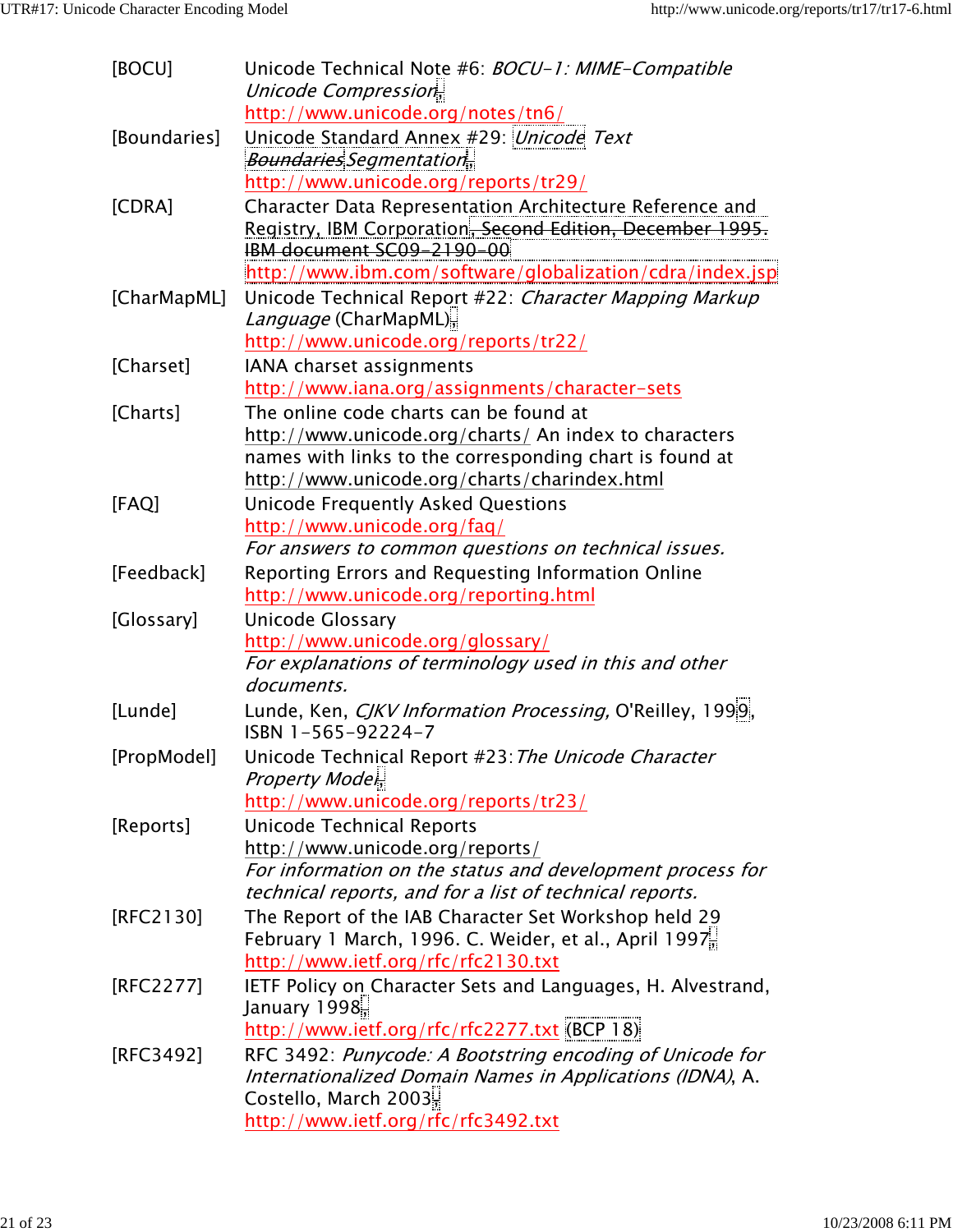| [SCSU]                   | Unicode Technical Standard #6: A Standard Compression                 |
|--------------------------|-----------------------------------------------------------------------|
|                          | Scheme for Unicode,                                                   |
|                          | http://www.unicode.org/reports/tr6/                                   |
| [Stability]              | Unicode Character Encoding Stability Policiesy                        |
|                          | http://www.unicode.org/policies/stability_policy.html                 |
| [UCD]                    | Unicode Character Database.                                           |
|                          | http://www.unicode.org/ucd/                                           |
|                          | For an overview of the Unicode Character Database and a list          |
|                          | of its associated files                                               |
| [Unicode]                | The Unicode Standard                                                  |
|                          | For the latest version see:                                           |
|                          | http://www.unicode.org/versions/latest/                               |
|                          | For the last major version see: The Unicode Consortium. The           |
|                          | Unicode Standard, Version 5.0. (Boston, MA,                           |
|                          | Addison-Wesley, 2007. ISBN 0-321-48091-0. Or online                   |
|                          | as: http://www.unicode.org/versions/Unicode5.0.0/                     |
| [Unicode <sup>5.0]</sup> | The Unicode Consortium. The Unicode Standard, Version                 |
|                          | 5.0 Reading Boston, MA, Addison-Wesley, 2007. ISBN                    |
|                          | $0 - 321 - 48091 - 0.$                                                |
| [Versions]               | Versions of the Unicode Standard                                      |
|                          | http://www.unicode.org/standard/versions/                             |
|                          | For information on version numbering, and citing and                  |
|                          | referencing the Unicode Standard, the Unicode Character               |
|                          | Database, and Unicode Technical Reports.                              |
|                          | [W3CCharMod] Character Model for the World Wide Web 1.0: Fundamentals |
|                          | http://www.w3.org/TR/charmod                                          |

### Acknowledgements

Thanks to Dr. Julie Allen for extensive copy-editing and many suggestions on how to improve the readability, particularly of section 2.

## Modifications

The following summarizes modifications from the previous versions of this document.

Revision 6 [KW]

- Updated title to Unicode Character Encoding Model.
- Updated all references.
- Reorganized Modifications section into bulleted lists, grouped by published revisions, to follow current technical report style.
- Updated for Unicode 5.0 and 5.1.
- Updated numbered bullets 1 and 3 in Section 4 to reflect the updated model regarding ill-formed sequences and the concept of noncharacters.
- Removed claim that UTF-16 is the "default" CEF for Unicode 4.0.
- Updated table of encoding forms to indicate that ISO/IEC 10646:2008 has dropped implementation levels and is now closely aligned with Unicode 5.0.